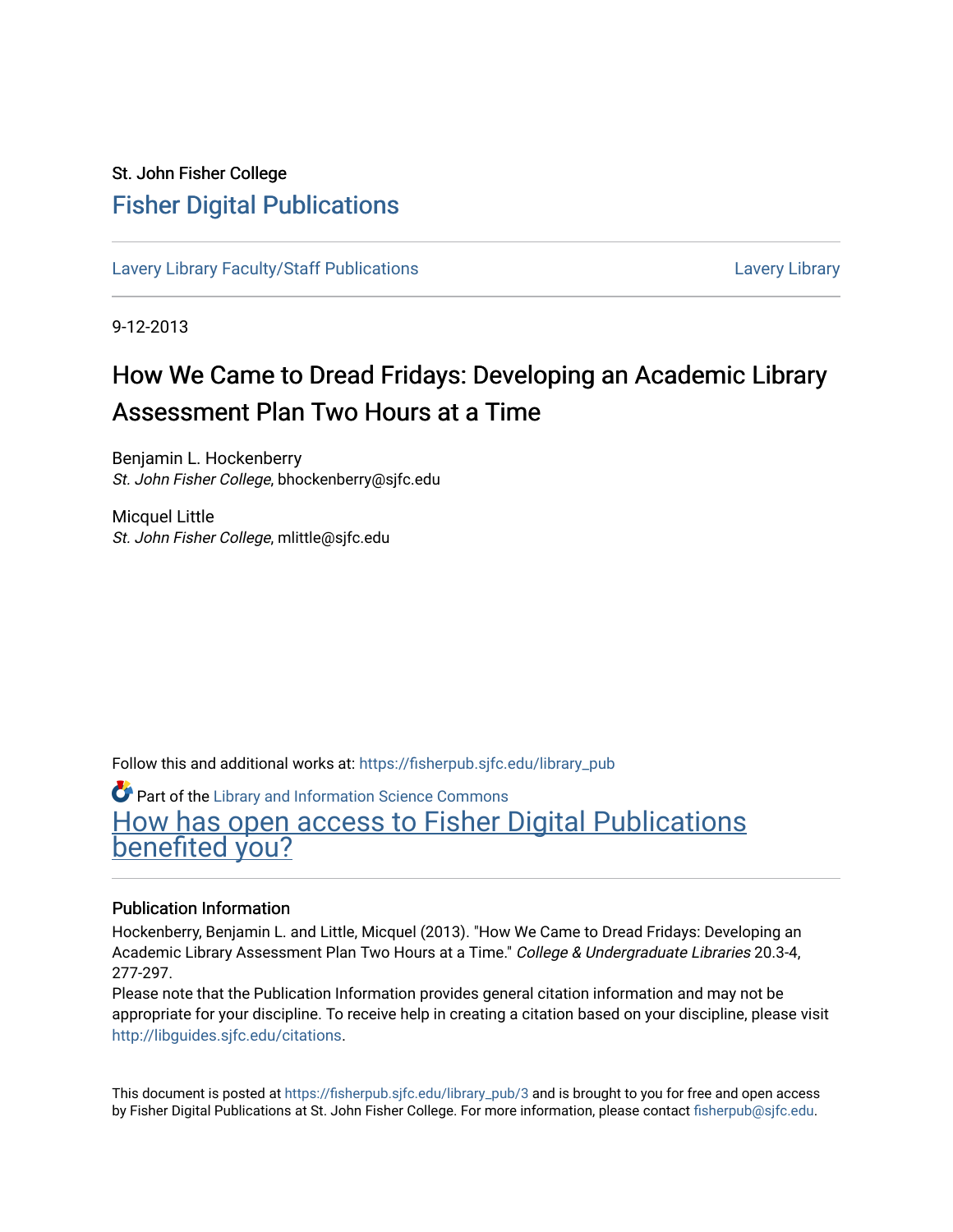## How We Came to Dread Fridays: Developing an Academic Library Assessment Plan Two Hours at a Time

### Abstract

During the summer of 2012, St. John Fisher College's Lavery Library developed a coordinated assessment plan. Committing to weekly meetings, librarians reviewed ACRL Standards, identifying key outcomes that would link to the college strategic plan. Utilizing the unique synergy of the library staff, librarians committed to persistence, collaboration, and flexible teamwork. Based on their summer-long perseverance, the librarians originated an assessment strategy that has not only aligned them with the college but has also positioned them to demonstrate the value they provide to their community.

#### **Disciplines**

Library and Information Science

#### **Comments**

This is an Author's Accepted Manuscript of an article published in College & Undergraduate Libraries, vol. 20, issue 3/4 (September 2013), pp. 277-297. ©2013 Taylor & Francis; the final published version is available online at<http://www.tandfonline.com/10.1080/10691316.2013.829379>.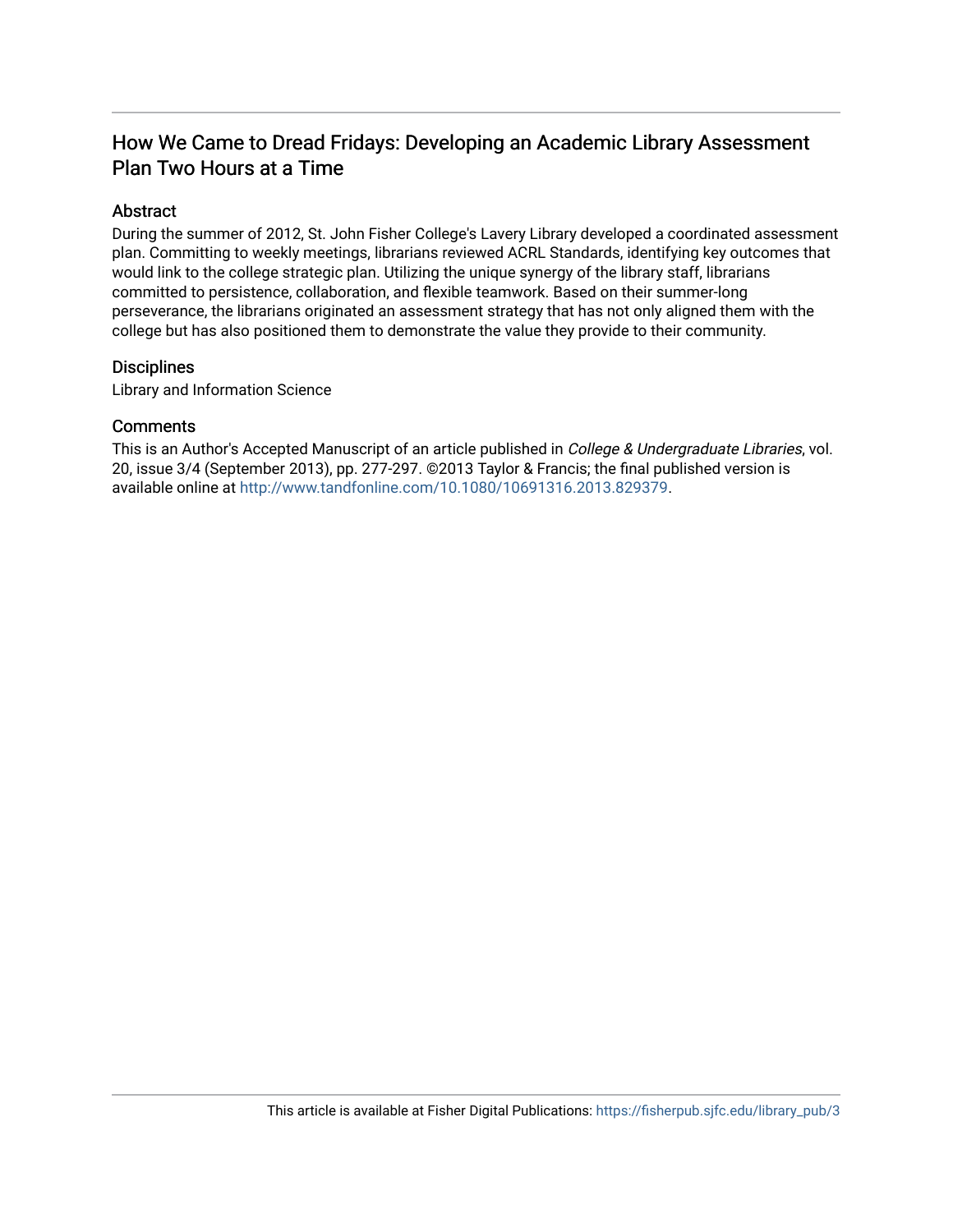## **How We Came to Dread Fridays: Developing an Academic Library Assessment Plan Two Hours at a Time**

Benjamin Hockenberry and Micquel Little Lavery Library, St. John Fisher College, Rochester, New York, USA

#### **Abstract**

During the summer of 2012, St. John Fisher College's Lavery Library developed a coordinated assessment plan. Committing to weekly meetings, Lavery reviewed ACRL Standards, identifying key outcomes that would link to the college strategic plan. Utilizing the unique synergy of the library staff, librarians committed to persistence, collaboration, and flexible teamwork. Based on their summer-long perseverance, the librarians originated an assessment strategy that has not only aligned them with the college, but has also positioned them to demonstrate the value they provide to their academic community.

#### **Keywords**

Case studies; Assessment; Work groups; Organizational learning; Academic libraries; library value; higher education; information skills

## **Introduction**

In 2011, Lavery Library at St. John Fisher College (Fisher) began exploring the idea of assessment and methods to demonstrate library value to the college. By creating an assessment plan that provided qualitative and quantitative results, the librarians would emerge with knowledge of how they could improve their services. An impending need to demonstrate the value the library provided to the college was a key driver: Fisher was preparing for a Middle States accreditation visit in 2016 by developing a strategic plan. The college's strategic plan includes an institutional effectiveness goal, which states, "Demonstrating an ongoing commitment to evidence-based institutional effectiveness and continuous improvement of student learning outcomes, the College will collect, interpret, and disseminate information for ongoing strategic analysis that is designed to inform and link decision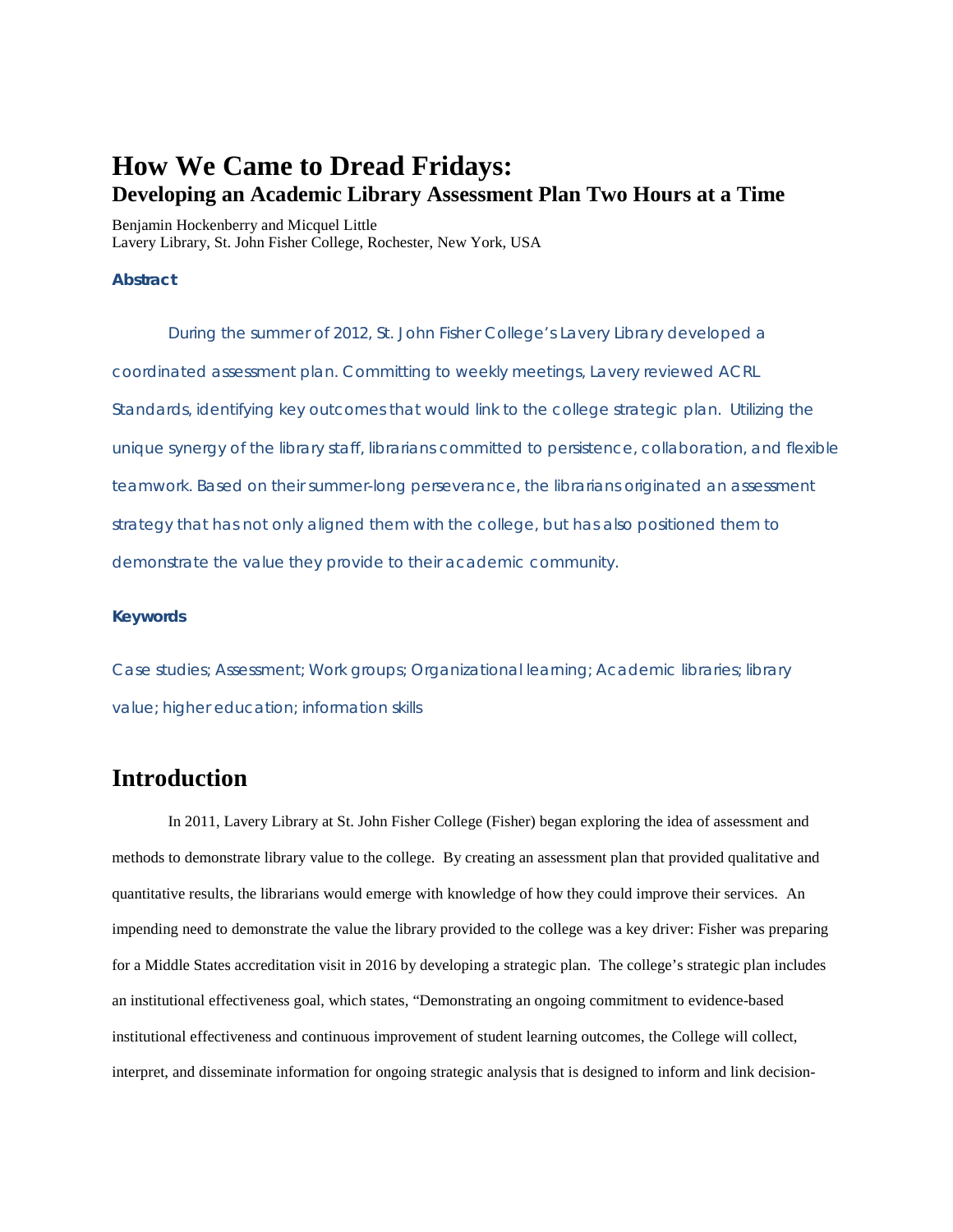making, long-range planning, and resource allocation" (SJFC 2012, 12). Lavery Library took advantage of this prime opportunity to align an assessment plan with College goals.

With no defined procedure to provide guidance, the librarians initiated the development of their assessment strategy. Lavery's staff embodies a unique synergy. We are fortunate to have a team of librarians with complementing strengths. Fostering team-based departments, rather than silos, provides a creative, trusting, and fearless environment which enabled the librarians to build an assessment plan from the ground up. This process would take them to a new level of collaboration and set forth an original method which would change and grow with their learning experiences. The following case study outlines the basic structure of Lavery's assessment plan, as well as the successes and failures of filling in the details.

## **College and Library Background**

### **College and Library History**

Fisher is a small liberal arts institution, founded in the late 1940s. Located in Rochester, New York, the college is based in the Catholic tradition of American higher education. Fisher offers thirty-two majors and nine professional programs within the following schools: Arts and Sciences, Business, Nursing, Pharmacy, and Education. With the exception of the School of Pharmacy, which does not offer an undergraduate program, and the School of Business, which does not offer a doctorate program, all of these schools offer studies in undergraduate, graduate, and doctoral programs.

Lavery Library is the college's sole library, situated in the center of campus. Over the past five years, the library has undergone many transformations including the recent implementation of a Learning Commons that incorporates Office of Information Technology and library research assistance in one central location, the Learning Commons Help Desk. The library currently has eight librarians, ten support staff, and twenty-five student workers who maintain over 160,000 volumes, over 175 databases, and support Fisher's FTE (Full-Time Equivalent Enrollment) of approximately 4,000 students and over 400 faculty.

### **Library Culture**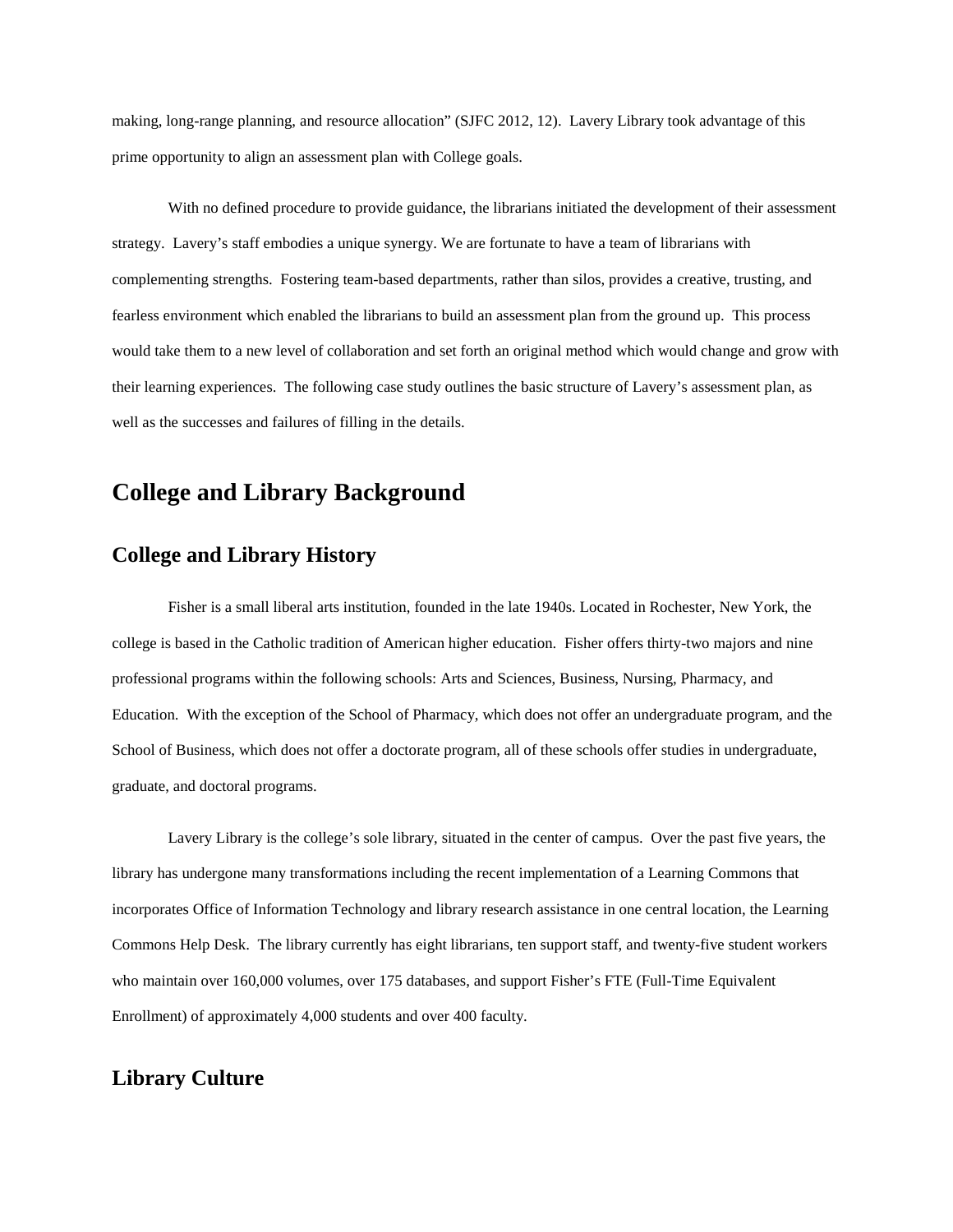The library's culture of full involvement from everyone, is instrumental in its approach to everything the library does, including assessment. All eight librarians, including the Library Director, participate in multiple roles of service. Each librarian's responsibilities include teaching library instruction, working regular shifts at the Learning Commons Help Desk, liaison with departments and their faculty, and managing their departments within the library. The librarians fully demonstrate the "all hands-on deck" philosophy of librarianship. The library's assessment model reflects this synergy in the shared knowledge and understanding all parties bring to the table. Less time was spent learning about the various responsibilities of the library, leaving more time to attack an assessment strategy.

### **The Need to Assess the Assessment Need**

From the beginning of assessment planning, timing was significant. Fisher had recently revised its strategic plan to prepare for a Middle States accreditation visit in 2016, and the plan included a goal to address "evidencebased institutional effectiveness." For the library to anticipate our assistance in fulfilling the college's goal, we would be able to demonstrate value with direct alignment to the institution's campus-wide initiative. In order to do this, we needed to evaluate our current situation and originate an assessment strategy.

To begin the library's assessment strategy, we evaluated assessment processes already taking place. For example, the traditional paper tally sheet, used to track reference transactions, was recently updated to an online tracking system (a Google Form) that provided more qualitative and quantitative data. The library was also embedded into Fisher's First-Year program. This program provided information literacy (IL) exposure to all Fisher freshmen. The library already collected survey responses from students at the end of each of these library sessions. In addition to these existing activities, several significant changes had been made in recent years that necessitated a more developed assessment strategy:

- Shifting of the collection focus from print to electronic
- Migration from ownership of electronic resources to subscription-based access
- Expansion of the library's role in campus IL instruction
- Explosion of service points (e.g., digital reference services, online tutorials, etc.)
- Ever-changing behavior and expectations of library users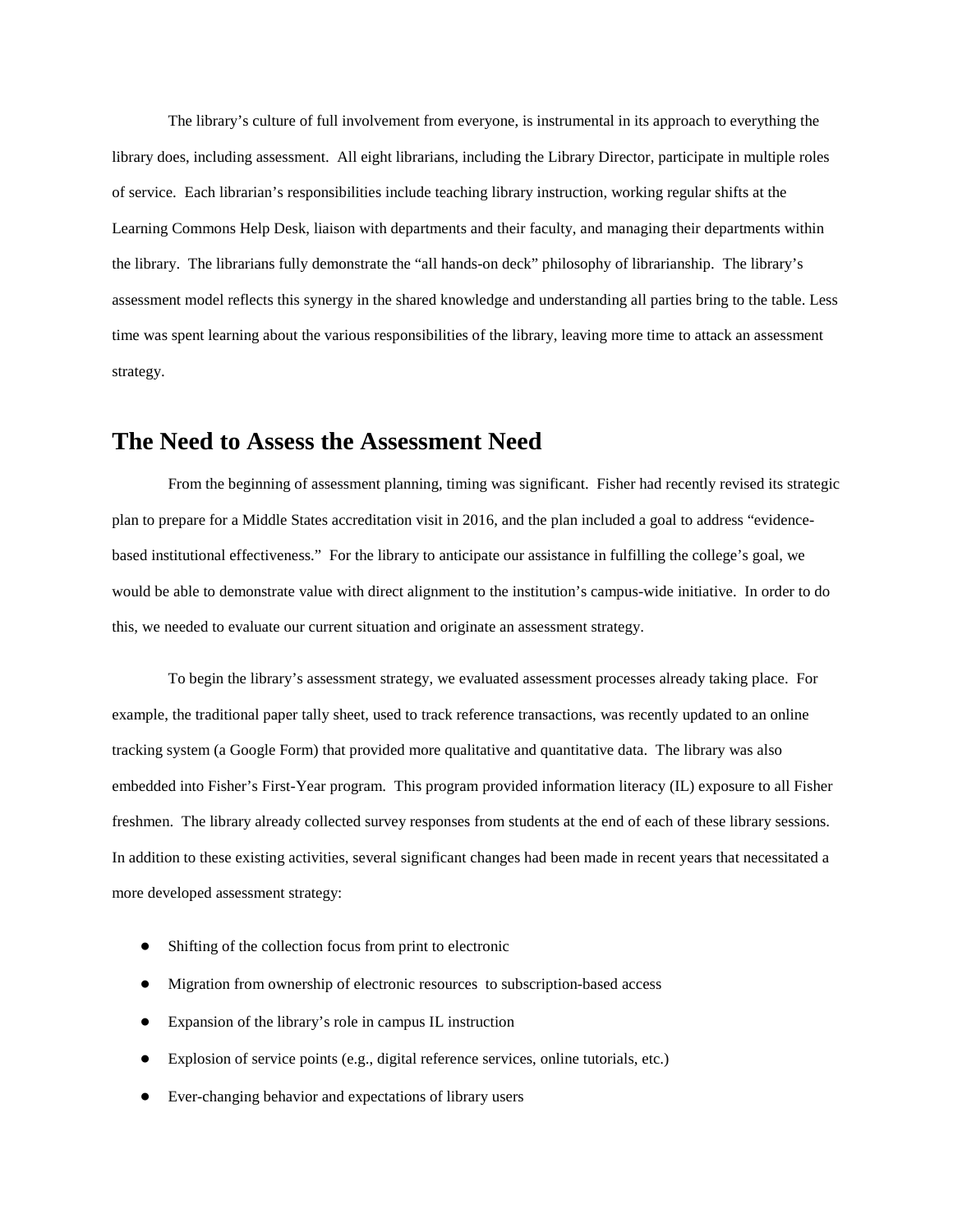● Increased costs of maintaining physical facilities, digital infrastructure, and human capital.

What was lacking in current processes was a tying-together of disparate assessment activities going on in all aspects of library operations. The librarians needed to look for a way to pull ongoing efforts together into a more efficient, long-range assessment plan. We decided to begin our assessment strategy with an area that already had an assessment activity-- the IL instruction program.

Librarians have participated in Fisher's "Learning Communities" for a decade. Learning Communities are made up of two mandatory courses taken by freshmen during their first semester. Each set of courses includes professors who work together to introduce the concept of IL and effective research to incoming students. One part of the program is an English course, while the other is usually in another department, such as philosophy, anthropology, or economics.

In 2005, a required research-based writing course was added for second semester freshmen. The Learning Community in the fall, and Research-Based Writing in the spring constitute the college's First-Year program. The librarians were included in the spring course as well, extending the IL instruction they had begun in the Learning Communities. In these courses, librarians teach basic IL concepts and provide an introduction to library resources to build student comfort levels. The program acts as a springboard for later IL sessions within each major, which each librarian manages with their liaison departments. The program has grown since 2005 and collaboration between faculty and librarians has blossomed into a beneficial relationship for the students.

### **Building the Foundation: The First Bricks**

### **Workshops and Literature**

A key impetus to the librarians' assessment drive was a regional workshop led by Megan Oakleaf and hosted at St. John Fisher College. Oakleaf's visit focused on the theme of the ACRL *Value of Academic Libraries*  report which stressed the need for libraries to answer the question, "How does the library advance the missions of the institution?" (Oakleaf 2010, 11). The assessment philosophy Oakleaf promotes is not directed solely toward performance improvement (although this is a *very* important goal), but toward communicating that value to institutional decision-makers.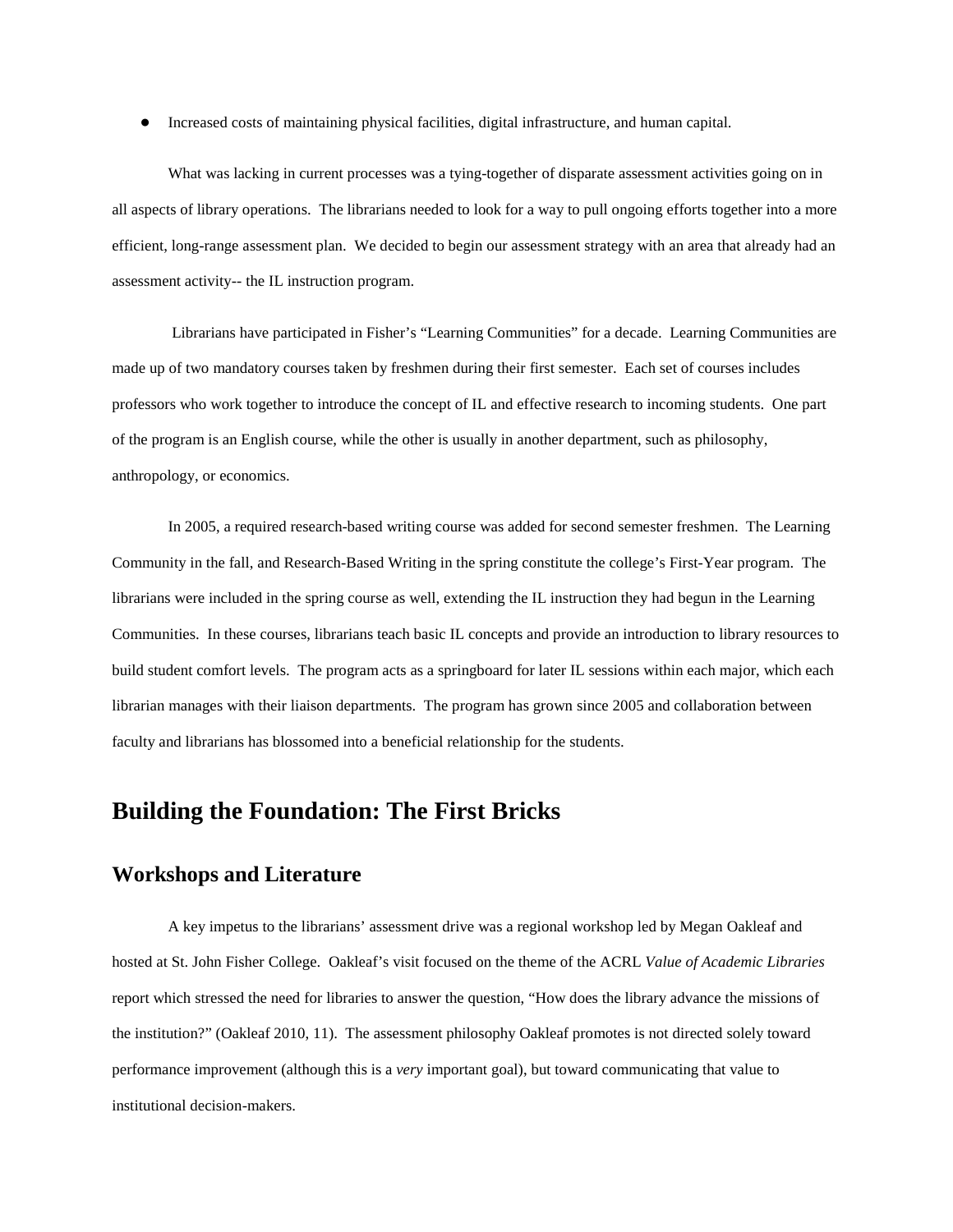Following Oakleaf's workshop, the librarians also viewed three ACRL Assessment Webinars organized and presented by Lisa Hinchliffe, Coordinator for Information Literacy Services and Instruction, Professor of Library Administration, University of Illinois at Urbana- Champaign, and Deb Gilchrist, Vice President for Learning and Student Success, Pierce College. This series of webinars, titled *Applying the Standards for Libraries in Higher Education*, was presented in three-parts: *Designing Assessments*, *Strategic Planning and Benchmarking*, and *Communicating Results and Crafting the Library's Story* (Gilchrist and Hinchliffe 2012b). Each presentation provided examples and guidance to move forward a general assessment plan. Focusing on the *Standards for Libraries in Higher Education* (*SLHE*), these webinars provided background information demonstrating how to immediately implement assessment as well as plan for the long term. This was exactly the library's aim. Some librarians looked further into the literature for more background on IL assessment and for guidance in aligning the library's academic plan to that of the college. While this may seem like an easy concept, it is easy to get lost in the day-to-day routine of operations and forget about the importance of connecting the library with the college. Brinley Franklin showcases the University of Connecticut library's struggle to realign itself with institutional priorities in his 2009 case study. Franklin describes an academic library's strategic realignment on a scale much larger than Lavery's, but his examples demonstrate the path Lavery was following would ultimately benefit both the library and the college. In his closing, Franklin states, "The ultimate test of success will be how well integrated the UConn Libraries have become in the university's efforts to carry out its academic plan and if the libraries' user survey results and LibQUAL+ scores reflect greater user satisfaction in 2014" (505). The act of sharing assessment results, perhaps in combination with users' perceived satisfaction with the library, had been the entire focus of the third ACRL webinar. It would also come up again when the librarians looked at ways to effectively exhibit Lavery's value. Sharing results of library assessment efforts with the campus would be an essential step in effectively closing the assessment loop.

Exploring more about IL and assessment, Oakleaf and Kaske provide a background and possible approach through the use of a series of questions in their 2009 article. Asking why assessment needs to be done and what can come from it, Oakleaf and Kaske outline a series of questions libraries can ask to determine if assessment truly needs to take place. If so, who the stakeholders are, what the costs are, and what the expected outcomes might be. Answering questions related to these issues, according to Oakleaf and Kaske, can simplify the assessment approach and "help librarians identify criteria for choosing the information literacy assessments that best fit their needs"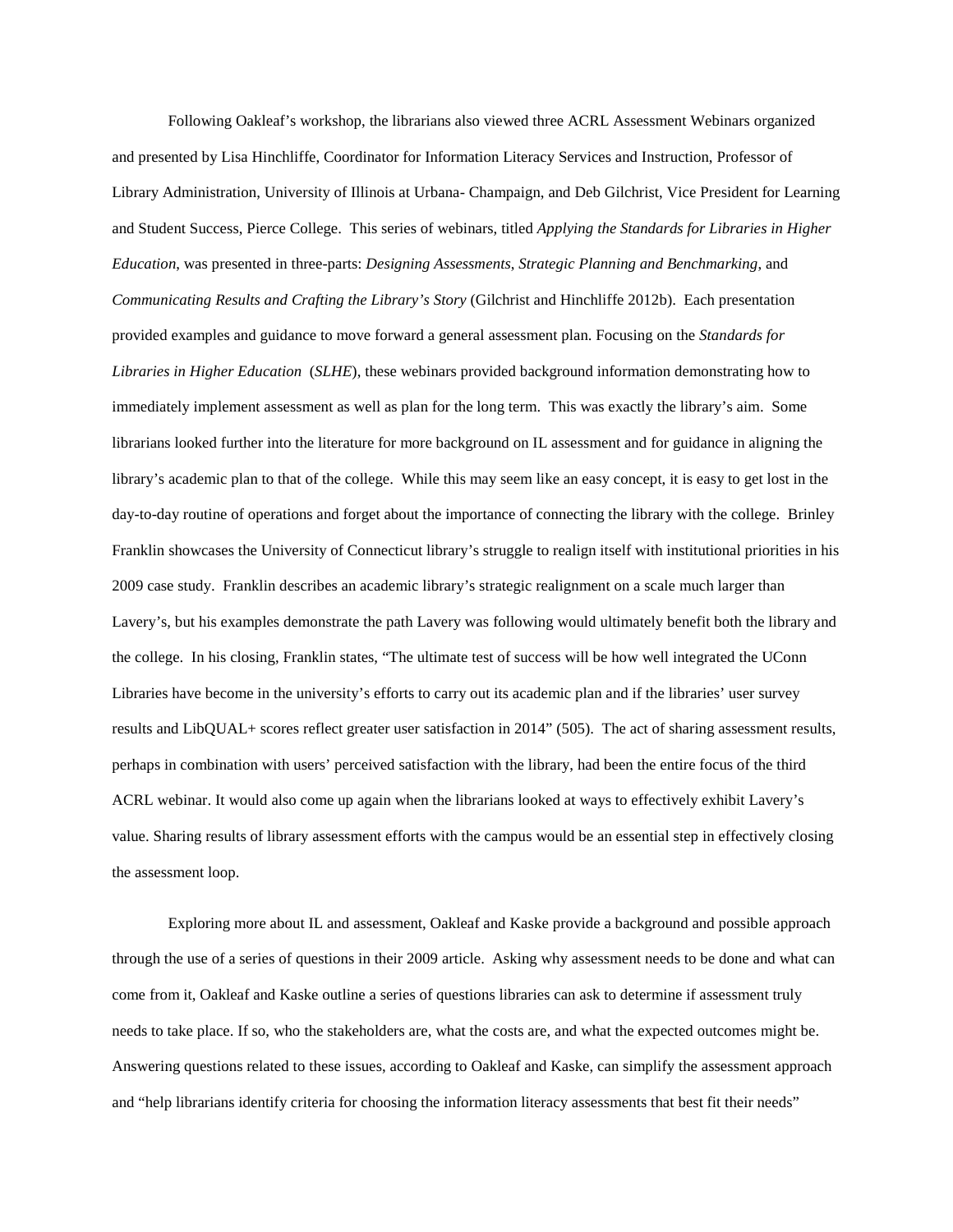(2009, 273). The authors reaffirm the librarians' tactic of having an end goal in mind, "Once articulated, the assessment purpose can guide decision-making throughout the information literacy assessment process" (276). This article helped confirm the library's assessment planning was a meaningful process that was being done for the right reasons.

As the librarians' understanding of assessment grew with their plan to focus on IL, they began to think ahead to steps of implementation. They would need objectives to assess, artifacts of evidence to collect, and tools with which to evaluate those artifacts. There are many methods that can be used to collect evidence as well as many tools with which to assess them. Walsh looks at a multitude of assessment approaches with one main goal in mind- "What methods are being developed and used by librarians to measure information literacy and do any of them have proven reliability and validity?" (2009, 20) Walsh groups assessment tactics into nine different tools: multiplechoice questionnaire, bibliography analysis, quiz/test, self-assessment, portfolios, essays, observations, simulations, and final grades. He finds that multiple-choice questionnaires are used most frequently, and that these are far from easy to validate (22). Libraries use multiple choice quizzes in different ways. Some libraries make great effort to test reliability and validity by using multiple questions for each concept tested (e.g., Cameron et al. 2007). They map the questions to various information literacy standards, and their questionnaires are long and in-depth. Other libraries only use a few questions to give quick quizzes at the end of a library session. These quizzes are not tested for reliability and are mostly used to test skills learned within that same library class (Walsh 2009, 21).

As the librarians were using surveys in their First-Year program instruction sessions, they decided to continue using this tool with some modifications. We also considered using more than one tool for the various types of instruction being taught beyond the First Year program. Utilizing rubrics when looking at bibliographies and observing student presentations and discussions, were also going to be used during our initial assessment period. Knowing the benefits and limits for each instrument used would be helpful in utilizing them effectively.

In another article, Oakleaf discusses three major assessment tools: fixed choice tests, performance assessments, and rubrics (2008). She also describes scenarios in which each tool may be particularly effective. For example, while fixed-choice tests, like the survey that the library uses in its First-Year program, are effective in that they measure "acquisition of facts" and can be "adapted to local learning goals and students," these types of tests are limited because they only measure "recognition rather than recall" (236). Surveys require many questions to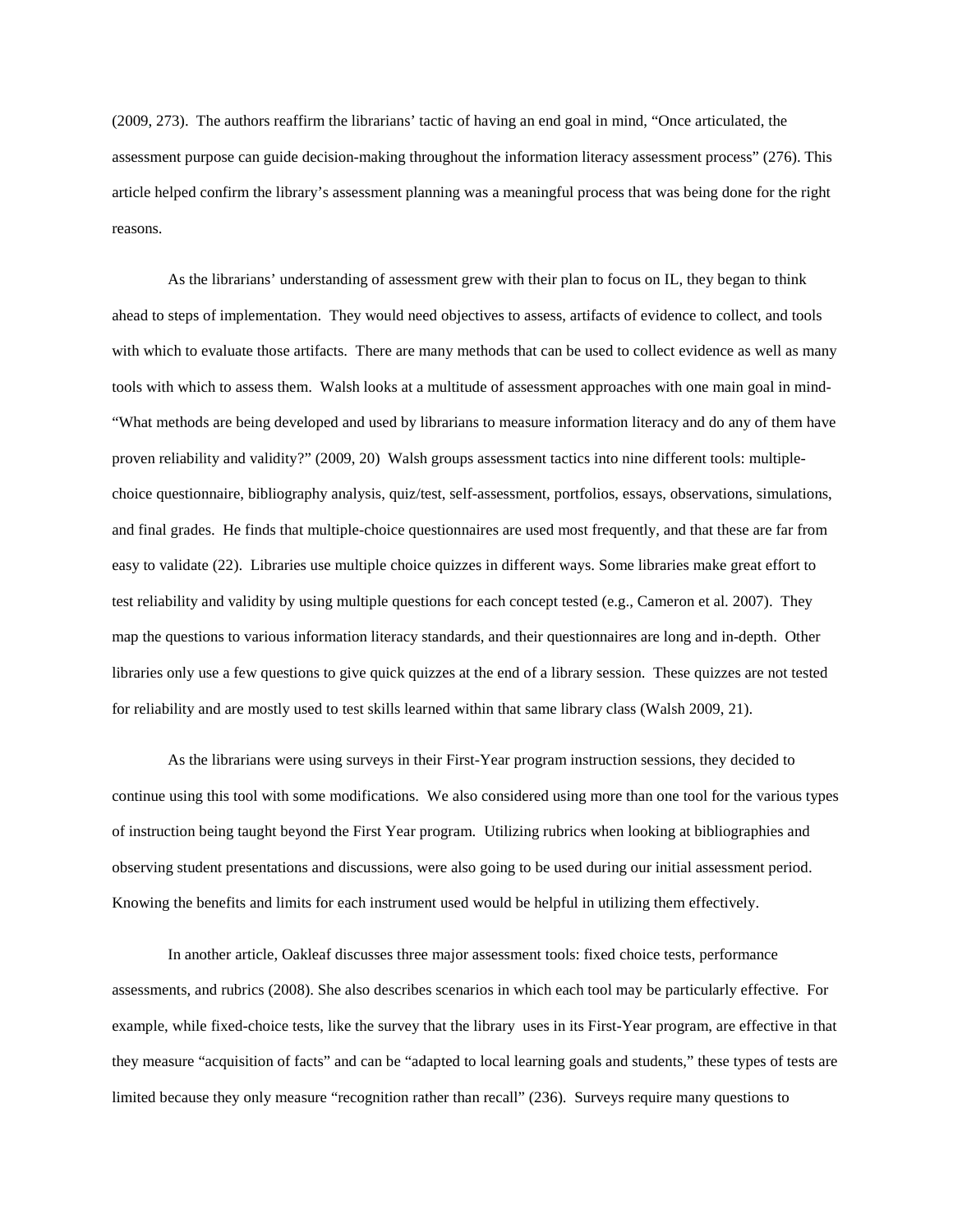increase their validity, although they can provide great numerical data to demonstrate results in statistical ways. While the library could certainly use quizzes, we needed to develop a greater understanding of the results they provide.

Another example would be Oakleaf's evaluation of rubrics. These are instruments the librarians had not used extensively; however, we decided to develop them for the initial IL assessment period. Oakleaf cautions that putting an effective rubric together and norming its application between evaluators required time investment; however, the many benefits of using a rubric for assessment outweighed the limits. Rubrics provide more meaningful results and focus on standards. A well-designed rubric "delivers data that is easy to understand, defend, and convey" (Oakleaf 2008, 248). In order to assess IL on a larger scale, we would need to use multiple tools. The librarians would carry this concept forward as we organized our IL assessment plan.

Reviewing these resources challenged the librarians' instinct to assess only what was currently being done well. If we desired to improve library services, we would need to make sure the assessment plan included areas of weakness. The librarians would begin to develop assessment outcomes using ACRL's *Information Literacy Competency Standards for Higher Education* (*ILCSHE*) and the *SLHE*. We hoped these standards would provide the guidelines to lead the library toward IL success with students. This approach turned out to be extremely difficult, but would also provide some of the greatest growth opportunities of the entire process.

#### **A Librarian Retreat**

The final step before the library began actual, action-packed implementation of assessment was the most simple and relaxing of all: a retreat. We stepped away from campus for a day to analyze all of the information, and we generated ideas gathered from the various workshops, webinars, discussions, and articles examined over past months. The retreat included two brainstorming activities: a current priority brainstorm, and an exercise integrating assessment organization into those responsibilities.

To determine current priorities, the library director facilitated a visual exercise. Each librarian took a pack of Post-it Notes and laid out all the projects they were working on or would be working on over the summer. These Post-it Notes were added to a large stretch of paper laid out on a table. The projects were then organized into similar clusters. Finally, comments were written on the paper so priorities could be rearranged visually and determined by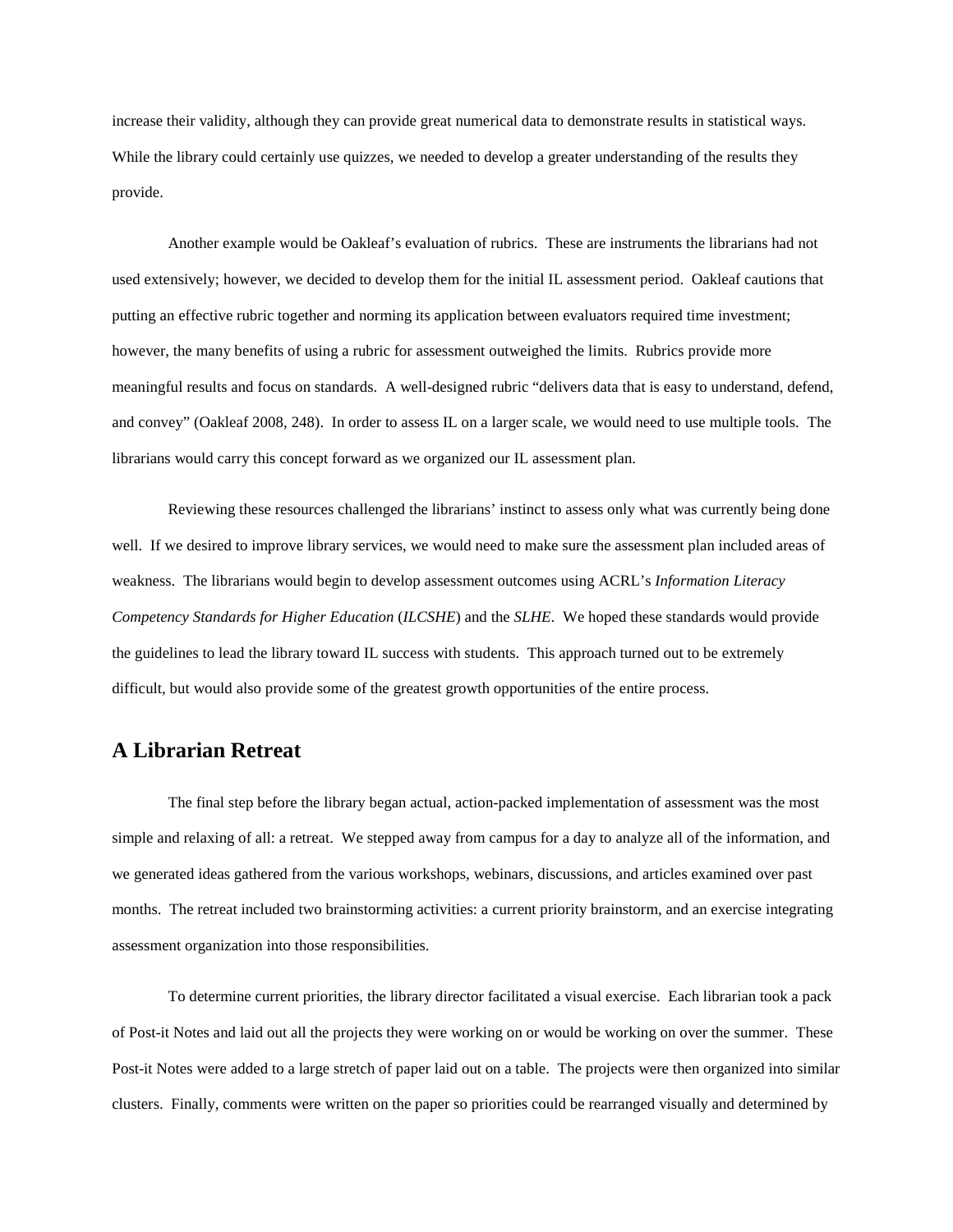the librarians together. These allowed everyone to see where the assessment process would fit into their schedules and where some projects might be relegated to a lesser priority, and, therefore, take up less time.

The second activity was focused on the upcoming assessment plan. Large sheets of paper were affixed to the walls and titled with each of the *SLHE* standards. Each librarian attached a Post-it Note as she or he brainstormed an activity in which the library could reach a goal or to assess an activity we were already doing. Both brainstorming events resulted in a clarified priority list for the immediate future as well as the long range forecast for assessment by the library. These priorities were evaluated to determine the best approach for implementing assessment while continuing to provide quality services to the campus. Not all responsibilities on the list were assessment-related. For example, the task for librarians to develop their online subject guides was given priority over weeding the collection. Marketing online subject guides would be an initiative for the librarians with their liaison departments in the fall, while weeding was not a time-sensitive task.

These actions allowed everyone to see all of the "tasks on the table," and it was easier to organize a plan for implementation of assessment while daily responsibilities and projects continued as well. In order to overcome initial trepidation, regular meetings were in order--two hours each Friday over the course of the summer of 2012 to work on the assessment plan as a group. These meetings became fondly known as "dreaded Fridays." As a result, the librarians were developing a lens through which a shared sense of the value and vocabulary of assessment assisted in providing an understanding of how it would fit into daily life and the library's future.

### **The Three-Year Plan**

 As a first step, the librarians reviewed ACRL's information literacy and the *SLHE*. A key element recognized in the ACRL assessment webinars was that every aspect of library service did not need to be assessed at the same time. Assessment could be tailored to focus on institutional priorities and the library's own timeline. With a forthcoming Middle States accreditation in 2016, the librarians determined that a three-year timeframe (starting in the summer of 2012) would provide the chance to focus on the same First-Year program assessments in year four, to see where the library had made an impact. We would then focus on four of the nine *SLHE* standards during the other two years of the three-year cycle. The decision to put the IL assessment cycle at the start of the rotation was deliberate to allow further focus on this goal when it recurs in the Middle States accreditation year.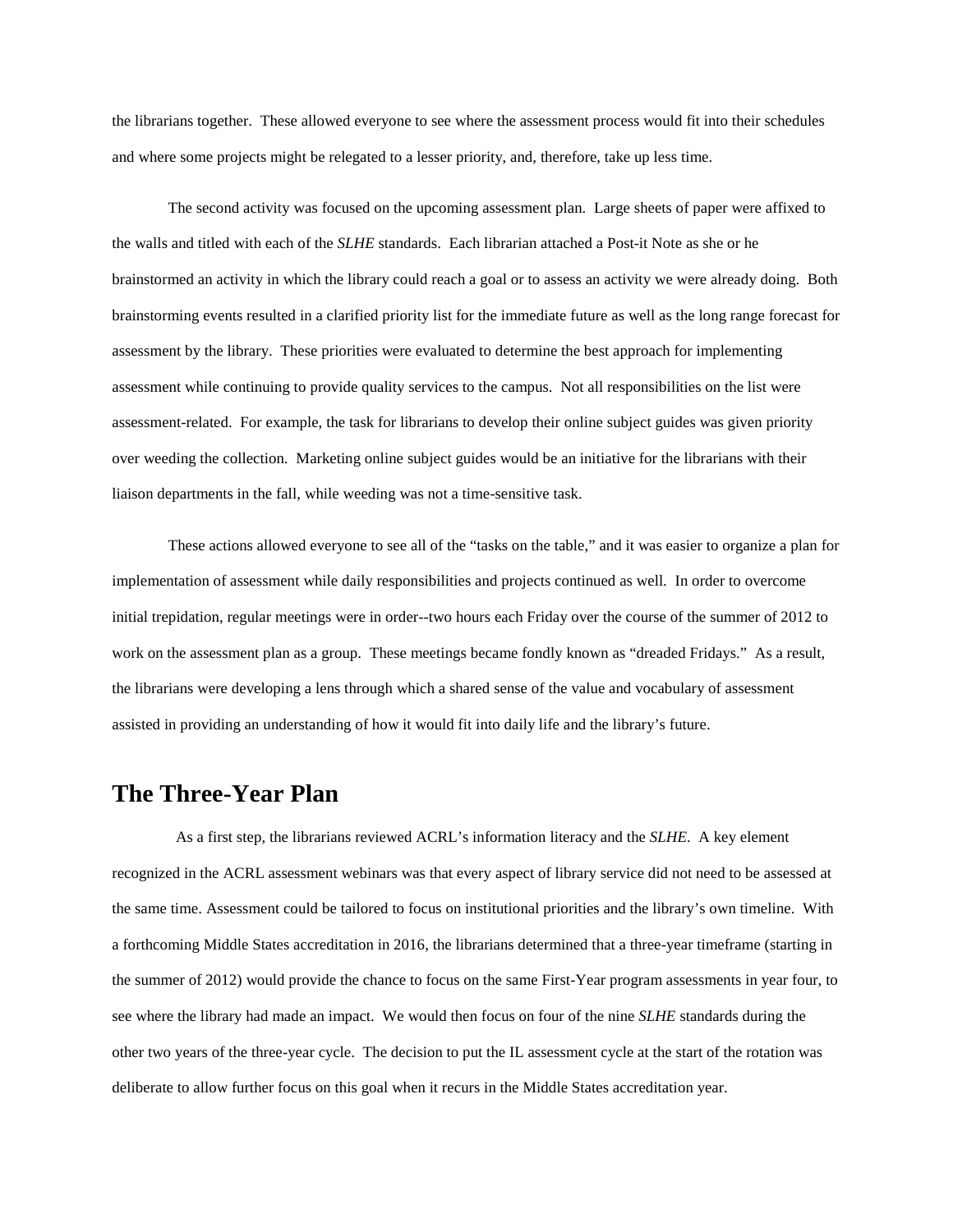## **Identifying Assessment Activities**

### **The Brainstorm**

Once the Librarians decided to focus on the ILCSHE for the first year of the library assessment rotation, the next task was to identify particular aspects of IL to assess. Targeting all bullet points in the standards wasn't feasible. Rather, the library needed to pinpoint key outcomes under each standard, identify times when librarians teach those skills, and choose instruments and methods to assess student success. To do so, each librarian wrote a list of courses with which she or he worked, as well as specific IL skills each intended to teach. These lists (and all later assessment plan documentation) were saved into a networked share space housed and backed-up by the campus IT office. Each skill was tied to an ILCSHE standard, and the librarian noted what assessment or documentation was currently taking place as well as the number of students taught (see Table 1). Accumulated together, these lists of courses and skills became an informal library curriculum map.

Insert Table 1 here.

This task took some librarians longer than others due to different teaching loads, and, therefore, some returned much longer lists. However, the lists and their accompanying discussions provided a definite connection between the standards on paper and the practical act of teaching, which helped make assessment feel real. Using the lists, the librarians identified a great deal of classroom assessment activity (hand-counting, discussion observation, the use of Turning Point clickers, etc), but very little of the data was being *captured* and archived. Also, individuals gained appreciation of what others do in the classroom, gathered tips and tactics, and, as a result, the librarians grew their sense of synergy.

### **The Breakout**

To plan for each standard, the five ILCSHE standards were divided between two groups of four librarians each. Group A tackled standards 1-2, which focus on identifying research topic concepts and search strategy development. This represents the core of the library's involvement in the college's First-Year program. Group B focused on standards 3-5: evaluation, use, and context/attribution. This area had less common ground since few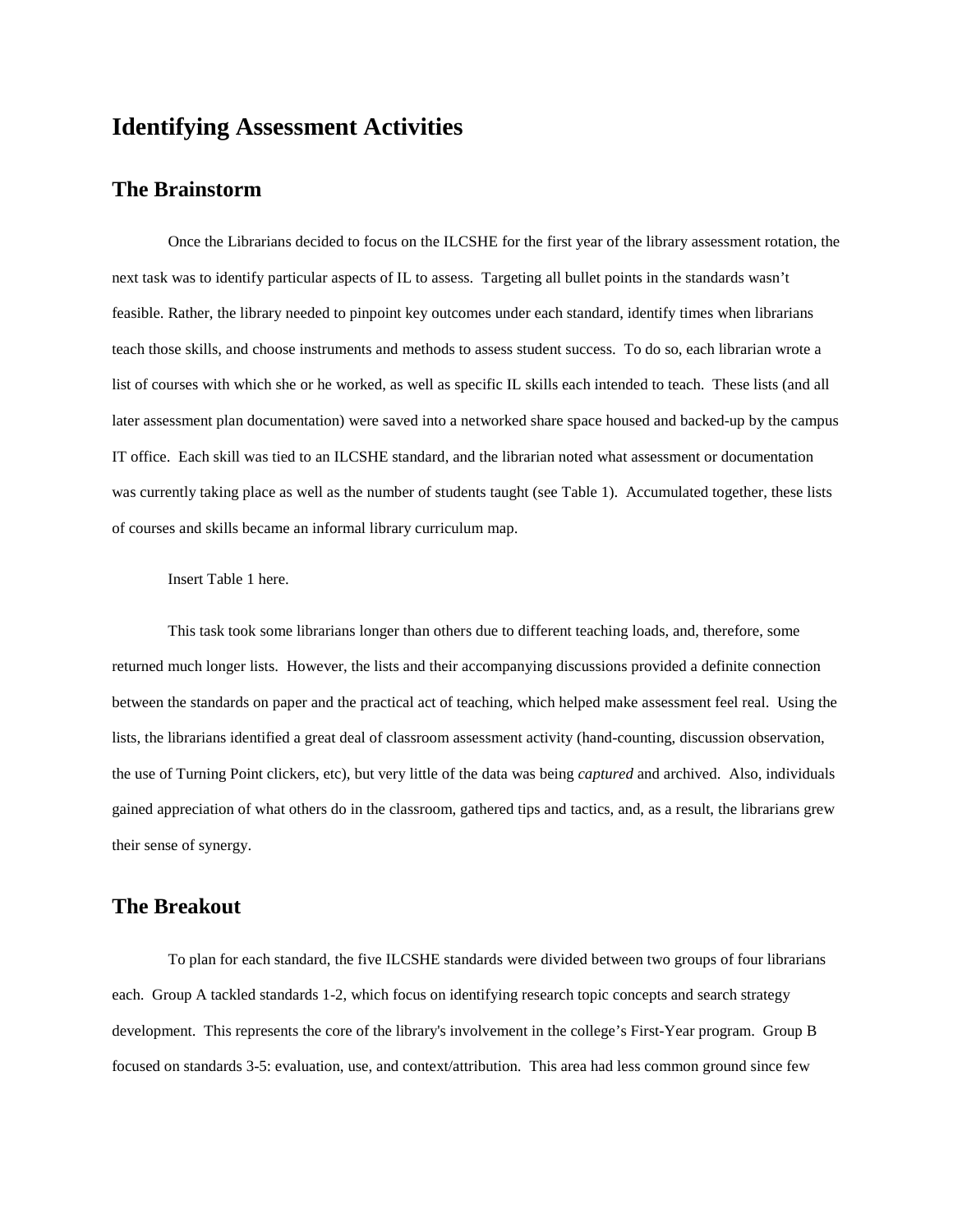librarians had mapped library instruction through all four years of their liaison areas' curricula. Four librarians volunteered for each group, and they began to identify classes where librarians teach each area of IL.

Group A consisted chiefly of librarians with lighter teaching loads, with one very active upper-level subject liaison. This was by design, as less-frequent instructors still had significant experience in teaching First-Year IL every semester. More active teaching librarians volunteered for the second group to provide guidance in the less clear areas of students' information use. Each group reviewed the standards to identify key outcomes touched in library instruction, listing these in an informal brainstorm. This "two groups" model lasted only one week due to a widespread belief that the librarians were missing some very assessable opportunities.

## **Mapping Classes to Standards and Outcomes**

With all the librarians back in one room, progress through the ILCSHE standards was fairly quick. By looking through the brainstormed lists of currently taught skills and going through the standards, the librarians identified key outcomes that were currently being touched upon in classes and which provide a cross-section of that IL standard's goal. All skills were looked at, not *only* "low-hanging fruit," or the IL skills that were the easiest to target.

### **Comparing Spreadsheet Models**

Deciding on a schema by which to articulate the plan took multiple sessions. What emerged was a fusion of two models: the spreadsheet demonstrated in the first webinar of Gilchrist and Hinchliffe's series on library assessment (2012a) and some elements absorbed from the School of Pharmacy assessment plan. The end result had columns for course, standard, learning objective outcome, capture method, analysis, and action, as well as markers of expected timeline and responsibility for the instruction and assessment (see Table 2).

Insert Table 2 here.

### **Learning Outcomes**

Outcomes, as presented in the Task Force on Academic Library Outcomes Report, are "the ways in which library users are changed as a result of their contact with the library's resources and programs" (ACRL 1998, sec. 2).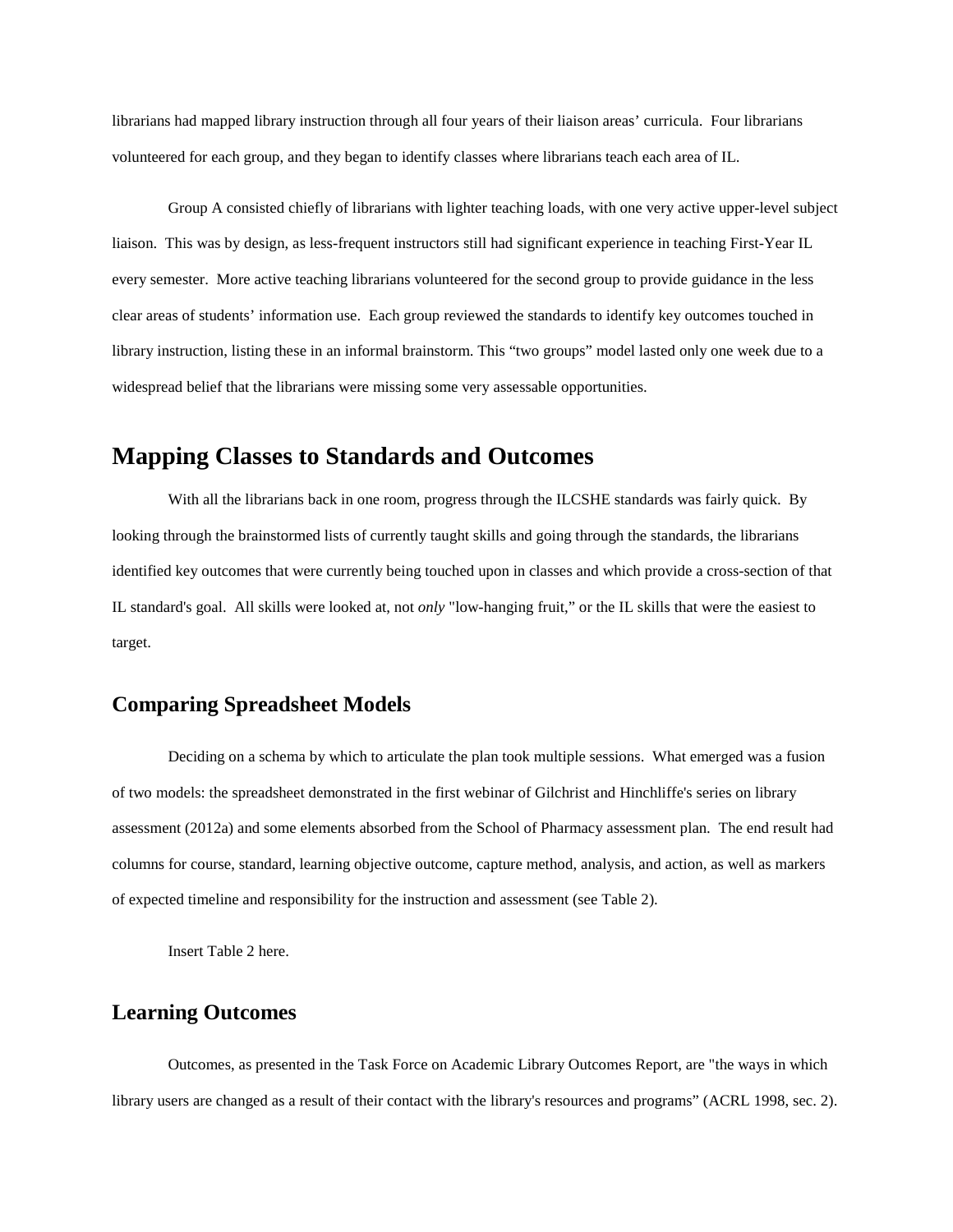The user is at the center of an outcomes-based model, whereas the library is at the center of a "performance indicator" model. The *SLHE* choose the former: libraries assess their success by drilling down to their user outcomes (ACRL 2011, 7).

Each of these instructional assessment recommendations structure written outcome statements in slightly different ways. The 1998 task force report demonstrates outcome statements that are simply a skill: e.g. "Student matches information needs to information resources and can organize an effective search strategy." The SLHE's sample outcomes appendix (ACRL 2011, 15) codifies this in the structure, "population," "verb," and "action." Discussion led the librarians to aim for more impact-oriented learning outcomes. The structure was kept in line with the model promoted by the University of Illinois, Urbana Champaign Library's "Tips on Writing Learning Outcomes", e.g., "Students will be able to construct a search statement using topic-relevant and controlled vocabulary in order to search databases with maximum effectiveness." The key elements of this structure are: targeted user population; a verb clause, like an action or a learned skill; and the impact this skill will have for the user, marked with the words "in order to."

The librarians integrated a space in their plan spreadsheet for a learning outcome statement. An additional layer of complexity was introduced to the framework after a discussion in which it was determined that each outcome needed to be statistically measurable. To do this, the librarians conceived of the notion of adding benchmark percentages, and the learning outcome template became "X% of students will [verb] in order to...." An example could be "75% of students will use Boolean operators in order to narrow search results."

The theory discussed was that an outcome needed to be measurable in order to be useful. In practice, this was the first iteration of our assessment cycle. As there was no baseline to measure against, assigning a percentage seemed like an arbitrary decision of success or failure; thus, we decided to wait to assign percentages. When it came time to judge student output at the end of the fall, however, these outcomes had remained in template form: the "X%," the "[verb]" and the ellipses remained. This lack of clear outcomes led to difficulty judging user output; without a common understanding of what success looked like, a lot of time was spent discussing this before evaluation could take place. This oversight in planning led to slightly more work later on, but enough framework was in place to allow us to move forward and glean useful statistics. As this was a great learning experience, in future assessment, we plan to evaluate collected artifacts more efficiently.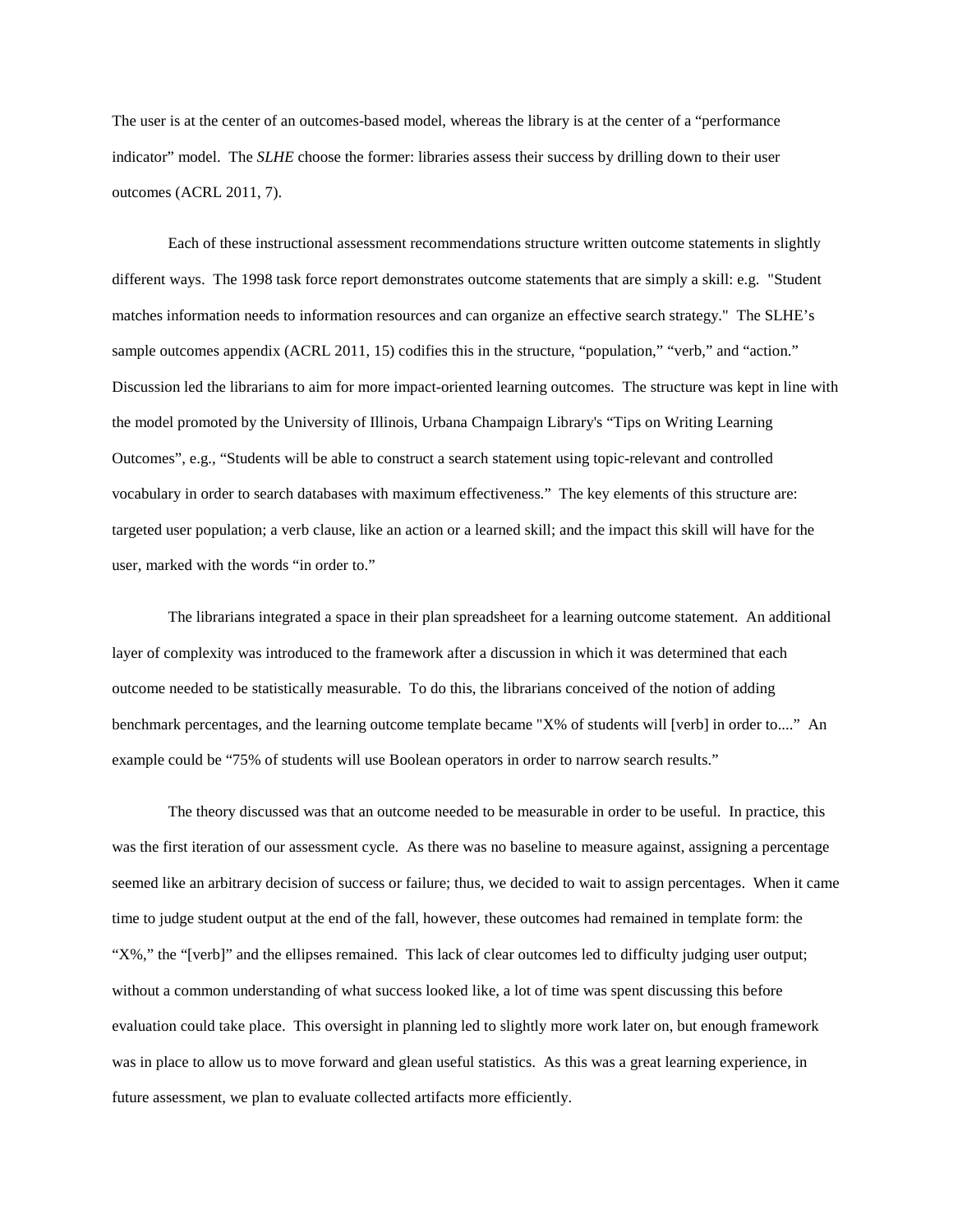### **Crafting Assessments**

Crafting effective learning assessments is a topic of its own, and one with which many of the librarians were less familiar. One immediate goal focused on forms of assessment that deal most directly with effective oneshot IL instruction sessions: *formative* assessments in which student learning is assessed mid-class to ensure uptake of an idea, as well as *direct*, *summative* assessments that demonstrate effectiveness of teaching at the close of a session (Leskes 2002). Framing current IL practices in these terms, we saw teaching practices already employed, such as clickers, worksheets in-class, and a quiz at the close of the session. These could be used to demonstrate instructional effectiveness. Upon review of the quiz employed in previous semesters, the instruction librarian discovered questions that did not directly link to outcomes we sought to teach. Some questions were removed, and others retooled to more explicitly target learning outcomes.

A broader goal for demonstrating library value to the institution was to go beyond assessing one-shot instruction sessions and get a bigger picture of library impact on students' academic success. A long-standing model for assessing IL is through pre- and post-assessment—establishing a baseline and then testing progress at the end of a student's academic career. Scharf et al. (2007) state that: "typical among direct information literacy assessment tools is the test or questionnaire" (464). This manner of direct IL assessment employs test questions to gauge specific IL skills. This model is in line with what we employ in one-shot instruction sessions, and it can be applied on broader scales using standardized IL tests such as iSkills, Madison, or SAILS. The librarians considered using standardized IL tests to gauge skills at different points in student academic trajectories: 1st-year, 3rd-year, graduate. Due to iSkills' scenario-based structure, we developed initial interest in it, but we later determined costper-instrument would make wide-scale adoption of a standardized test prohibitive, particularly if funded by the library. Instead, we are working with campus assessment coordinators to select a testing instrument that will scale to the campus.

## **Battles, Blowups, and Bailouts: the Human Side of Planning**

Summer discussions centered on specific topics or tasks: to plot out a timeline, to test a rubric, to plan a survey, etc. As with any planning process, there were distractions along the way. These diversions often ventured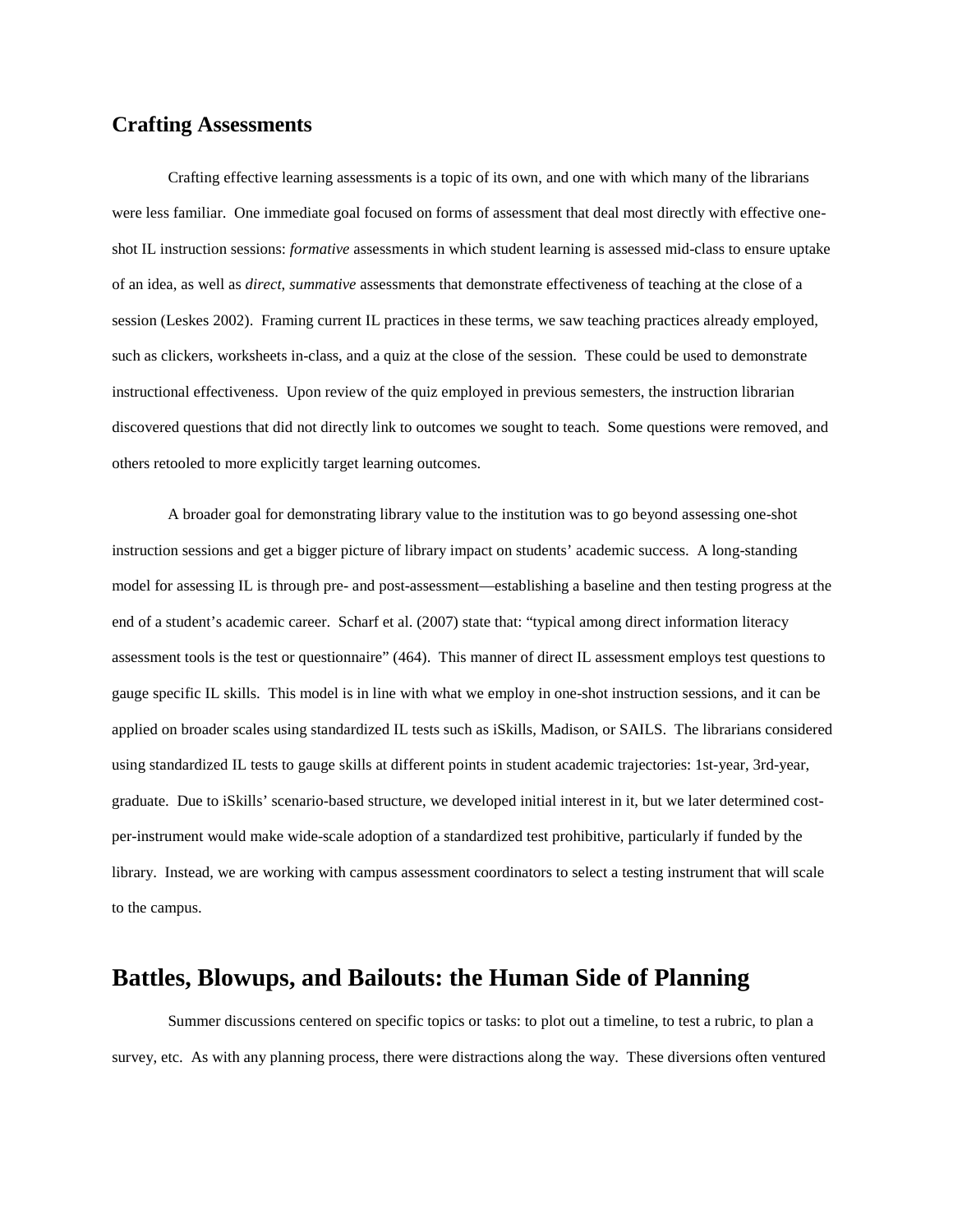into the realm of professional philosophy, particularly where the library's role in education was discussed. Some debates continued into the fall, when the plan was implemented.

### **Librarians' Roles as Assessors**

Oakleaf highlights an emerging idea in library assessment in which library outcomes link to "authentic work, including research projects and papers, lab reports, creative products, internships, service learning activities, capstone projects, and e-portfolios" (2010, 45). The ILCSHE place significant weight on the "higher orders of thinking" (as based on Bloom's Taxonomy) in terms of evaluation and information use (ACRL 2000, 6). The librarians tackled higher-order IL skills by seeking partnerships with faculty who welcomed the product-based assessment Oakleaf promotes. However, this idea begged the question: where is the librarian's role in addressing these outcomes? The librarians had little organized interaction with students beyond the single library sessions they provided, except in the cases of classes with a nearly-embedded liaison. Assessment based on bibliographies collected at the end of the semester seemed to reflect more on the course's primary instructor than on the librarian's direct involvement with the class. Librarians continued to wrestle with this topic through the semester, and we were not comfortable claiming success when library instruction was significantly distanced from end products turned in at the end of the semester.

One potential solution to this instruction-to-product linkage is an assessment management system. "Assessment management systems help educators manage their outcomes (learning outcomes as well as strategic/organizational outcomes), record and maintain data on each outcome, facilitate connections to similar outcomes throughout an institution, and generate reports" (Oakleaf 2010, 94). These systems allow assessment data to link across departmental lines, allowing measurement of program effectiveness for all manner of student support services: academic advising, writing and math centers, educational opportunity programs, technology support, and library services. Oakleaf strongly encourages adoption of assessment management systems as these allow multiple librarians engaging in "one-shot" classes to "enter assessment data, focus on different student groups (or the same groups over time), and use different assessment methods. Because they aggregate data by outcomes, they generate reports that demonstrate how well the library is achieving its outcomes as well as contributing to the mission of its overarching institution" (94). While the college began exploring assessment management systems during the fall, no such system had been selected by the college as of early 2013.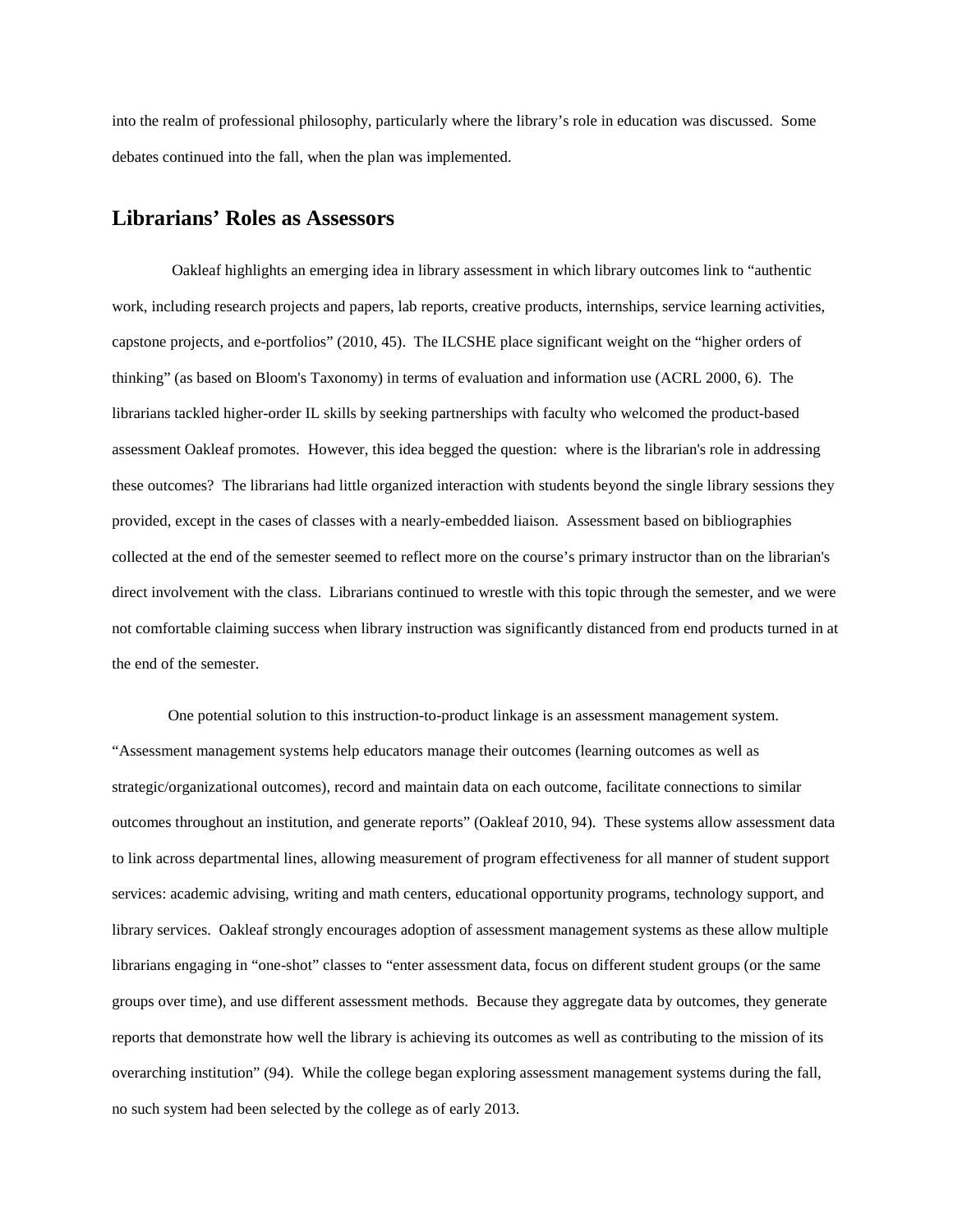#### **Librarian Liaisons and Departmental Over-Representation**

To gauge student success in these areas without such a system to link one-shot sessions to higher-order IL skills, we needed access to students' final projects. Since librarians have a close relationship with our first-year program, collecting and assessing student portfolios from the spring component courses is part of the assessment plan for the spring 2013 semester. Work from upper-level courses was more elusive, requiring more subject liaison work with students and faculty, possibly through capturing student course outcomes and final projects.

While the library does not have a full embedding program, some librarians are more closely integrated with their liaison departments, particularly in Nursing, Pharmacy, Education, and Sport Management. These subject librarians volunteered to assess many of the higher-order skills, leading to an over-representation as they don't represent the full breadth of campus. Librarians have yet to determine if data gathered from those programs reflects on the library's entire service population or on those specific (and successful) liaison programs. We continue to reflect on where limits exist for us as we work with upper-level classes. If upper-level courses warrant comprehensive assessment in a way that requires embedded librarians, can the library afford to invest enough time across the curriculum to do it well?

### **Squaring Circles with Rubrics**

A majority of the student output the librarians could assess is delivered in qualitative formats: bibliographies, search strings, posters, papers, etc. We needed a tool to turn free-form outputs like these from purely qualitative data into something quantifiable: a rubric. A rubric is a guide for assigning scores along specific criteria, where the rater assigns values along a spectrum. Rubrics were compiled to assess paper content, bibliographies, presentations, and poster sessions.

Often, rubric criteria will be assigned a weight: if a teacher is to assign a percentage or letter grade, the weights would usually add up to 100%. While totaling or weighting scores in each rubric was considered, this seemed unnecessary as the purpose was to judge the library's own success through the student's work, not to assign a grade to a student. By linking an IL standard to each line of each rubric, we could easily assess student success in each goal we had to teach. Table 3 demonstrates the library's poster session rubric as an example.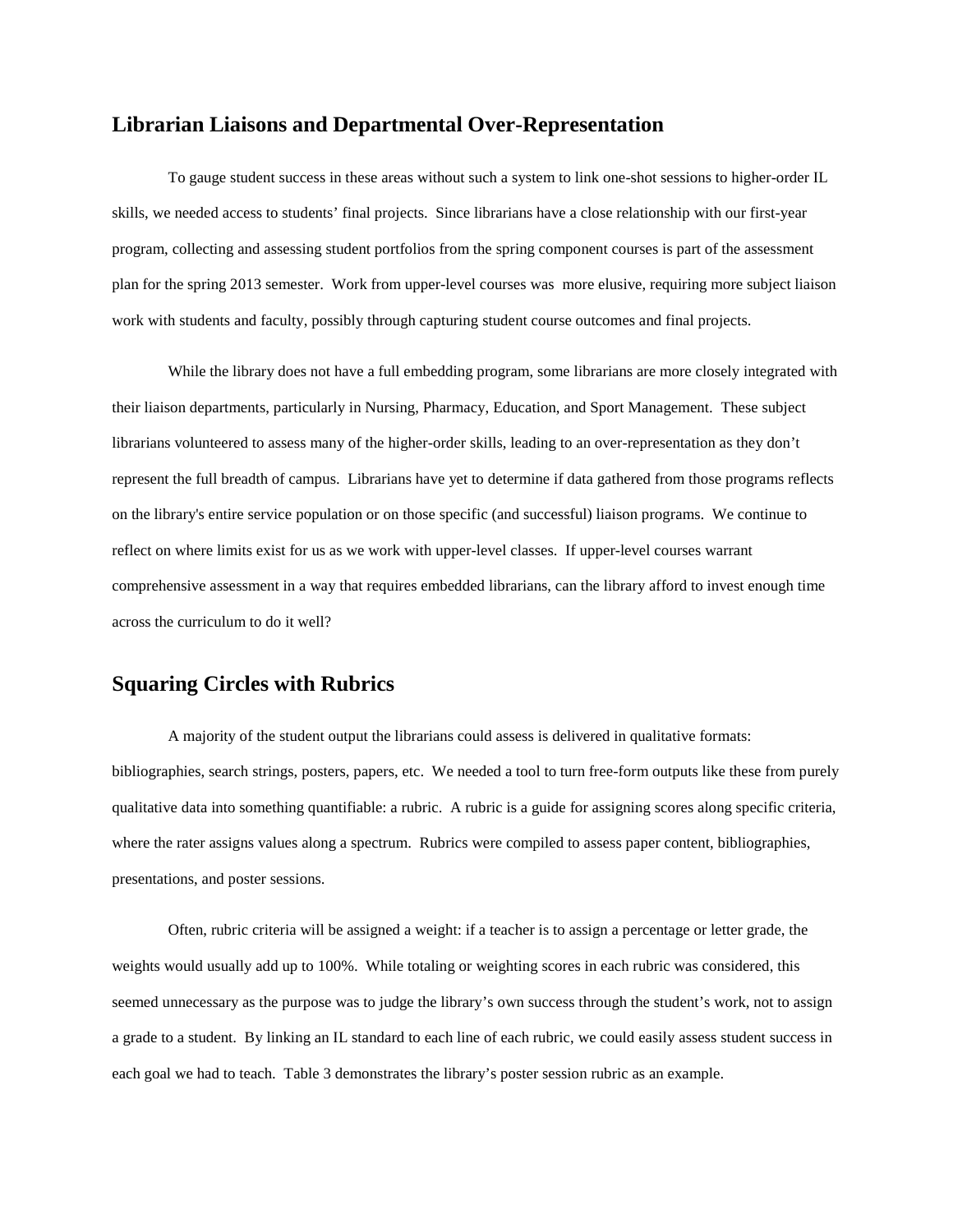Insert Table 3 here.

Separating discrete criteria also helped pinpoint problems in the data collection method. We applied the same rubric to several classes' final posters, in different fields, and in one class saw very different analysis of the results. Particularly, the citations in this class were universally poor as they had only an author's last name and sometimes a date. Therefore, finding the cited article would be difficult or impossible. Other classes with which we used the rubric had fuller citations. Perhaps the reason for the poor citations in the one class could be explained by incorrect instructions from the professor, i.e., poster sessions were the equivalent of an in-text citation. Other than the citations, the posters met rubric criteria, so results from this assessment were still usable after excluding the citation component.

To evaluate rubrics, the librarians tested inter-rater reliability by applying them as a group, to see whether consistent results could be derived. A briefing began each scoring session, in an attempt to achieve agreement on interpreting the rubric. This discussion intended to minimize the likelihood of "outliers." In one session, a rater assigned scores consistently lower than the others. After debriefing about whether the instrument required amendment, the group decided to reject the outlier and leave the rubric intact. Other rubric discussions resulted in criteria revision and clarification which helped normalize results between raters. From this experience, the librarians better understood the value of "norming the rubrics" in order to provide reliable, valid results.

By establishing rubrics, measurable data could be gathered from student outputs. A baseline was established through these classes against which Lavery could compare later years' IL assessment results.

### **Punctuation Police: Assessing Citation Style**

When the librarians were deciding on shared rubrics, a point of contention arose on how to judge students' citations. A number of librarians saw the role of citation assessment as judging whether a resource could be identified based on this citation, i.e., "after seeing this citation, can I find the article it refers to?" Other assessors suggested citation *consistency* was of key importance—when the student cites three articles using different styles, for example.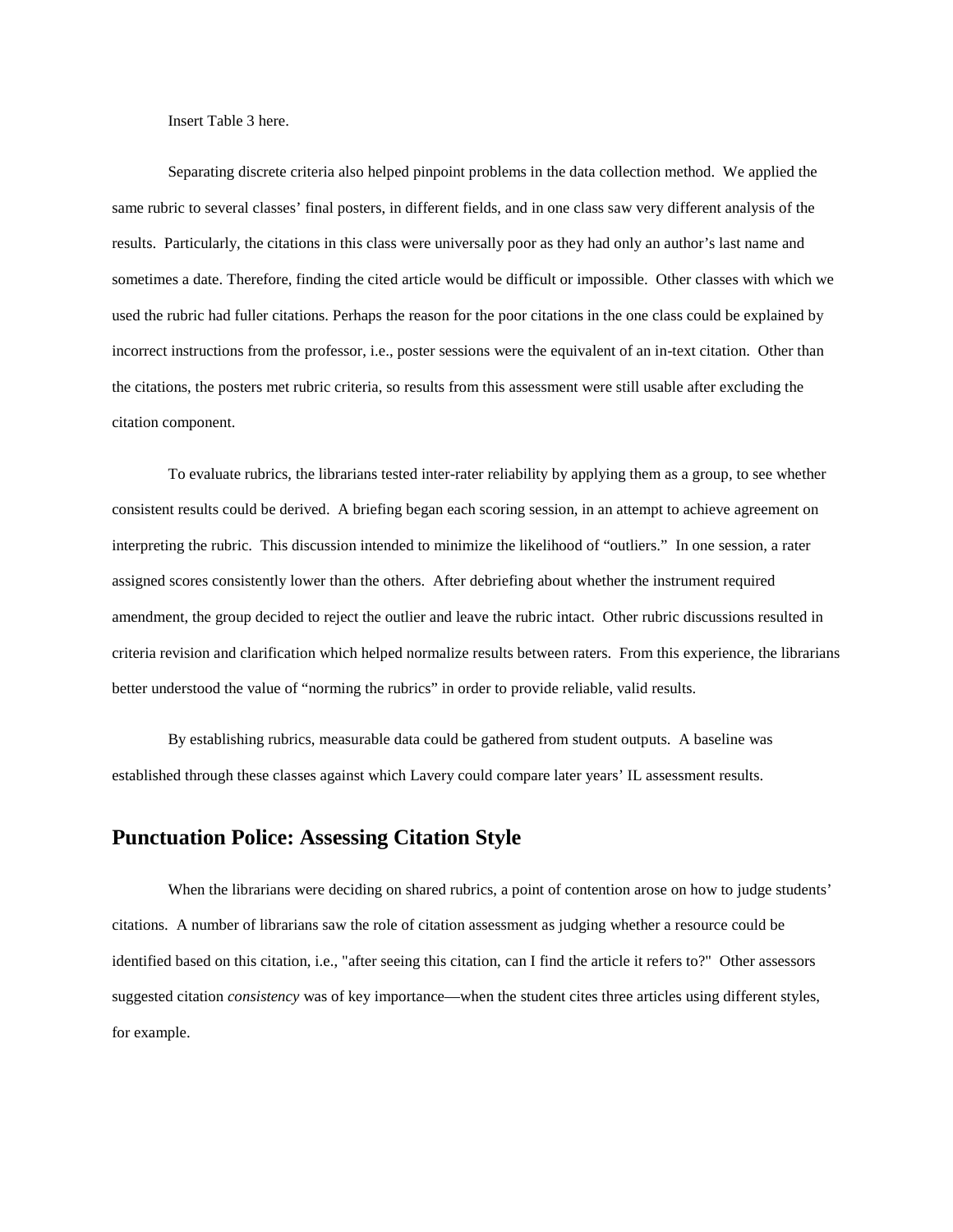One librarian works closely with upper-level courses and actually contributes citation grades for a course. This relationship pushed her toward a more rigorous rubric that tested individual elements of citations such as spacing and punctuation, to develop student abilities to "publishable" level. This idea was met with pushback from other librarians who did not engage with courses in such a way, and some suggested this idea of librarians as "punctuation police" was actually adverse to advancing student scholarship. Some librarians suggested individual grading on the basis of style adherence should reside in the hands of course instructors, not librarians.

The Librarians recognized these various perspectives openly and agreed on a method to move forward. Ultimately, since rubrics were needed for each set of circumstances, consensus was not required. One general bibliography rubric emerged in which anti-plagiarism and findability concerns were addressed, and a second rubric was adopted for the sort of citation grading required in special cases. The discussion was enlightening, though, as differences in liaison approaches could suggest very divergent services and assessments. Libraries with other service models or cultures would reach much different conclusions. An assessment plan needs to fit each individual situation or it will be irrelevant, or even counterproductive.

## **Implementation: Fall 2012**

### **Data Collection**

During the fall of 2012, the library's assessment plan was implemented. Librarians who had identified classroom interception points applied their assessments in-class or after-class. Much of this collection took place in the first-year program, in which every freshman takes part: summative assessment conducted by a Qualtrics quiz with outcomes linked to each question. The librarians aimed for in-class delivery of the quiz, but some classes were unable to fit the survey into a class period; therefore students were instructed to complete it outside of class. In previous surveys administered outside of class, the library consistently observed that only a small percentage of students respond. This case was no exception; although 597 students were enrolled, only 391 (or 65 percent) completed the survey. The missing results were attributed to a combination of in-class non-completion, out-of-class non-completion, and absenteeism.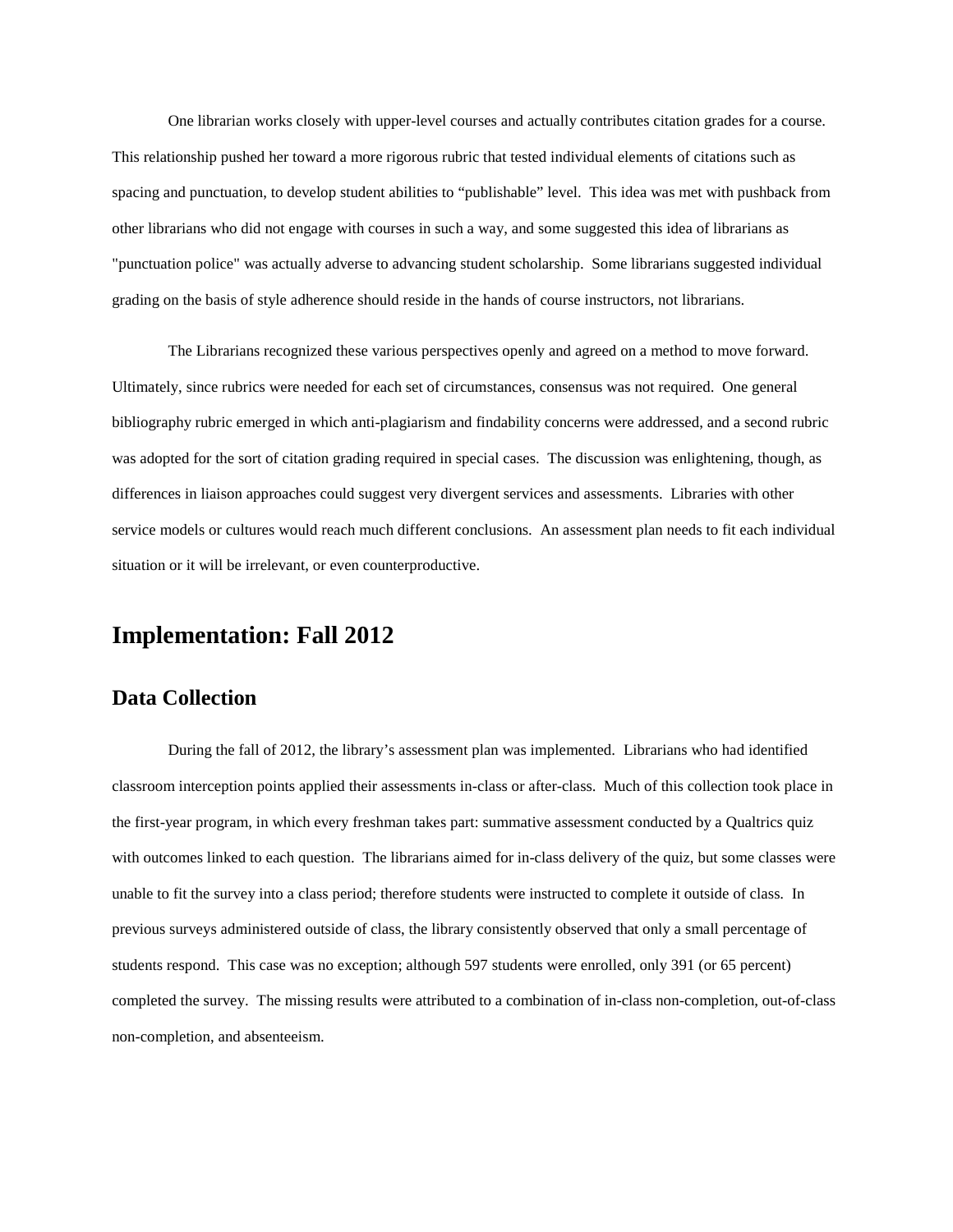Early in the semester, an opportunity arose to collect baseline IL data from incoming doctoral students in a program that works very closely with the library. While this was not explicitly outlined in the "plan spreadsheet," the groundwork laid over the summer assessment meetings enabled the liaison librarian to compile a survey, with linkage to library learning outcomes. This survey was successfully delivered to students in short order.

Collection in less formal environments was more difficult, largely due to instructor switches and scheduling concerns. One librarian had all but one of the upper-level courses for which she had committed assessment in our summer meetings fall through. Of the other librarians who volunteered to assess senior-level classes, a majority of targeted classes was reached.

Due to the early "course-to-outcome" brainstorm sessions, librarians who volunteered their liaison classes to assess certain skills faced a larger burden of the assessment task. One Lavery librarian worked with a significant number of upper-level classes over the semester, having volunteered to assess a number of skills using multiple rubrics. Librarians joined her in assessing these presentations and posters *in situ*. In a later meeting, she communicated that she still felt an unequal portion of the strain, being new to rubric-based assessment, and in turn feeling responsible for making sense of the gathered data. A more equal distribution of targeted courses in future semesters—or allowances for those assuming a greater workload—might mitigate some of this stress.

#### **Analysis process**

Early in the fall of 2012, the librarians looked ahead to Finals Week and marked their calendars with the tongue-in-cheek moniker "Hell Week." During that week, the librarians would schedule fifteen separate meetings, each an hour in length, to review data retrieved in each class that was assessed. Opportunities to make the assessment exercise more meaningful and efficient would then be evaluated.

Each librarian responsible for assessing a skill in a class took the lead for a session. In some cases the individual analyzed the data before arriving at the session, and then simply presented findings to the group. In other cases, the librarian shared student products or survey data and the librarians conducted analysis as a group. As this was the first semester reviewing assessment activities in such a group, a majority of classes fell into the latter category, which helped the librarians develop their understanding. The first sessions involving group rubric use took a little longer, but the process became fairly streamlined: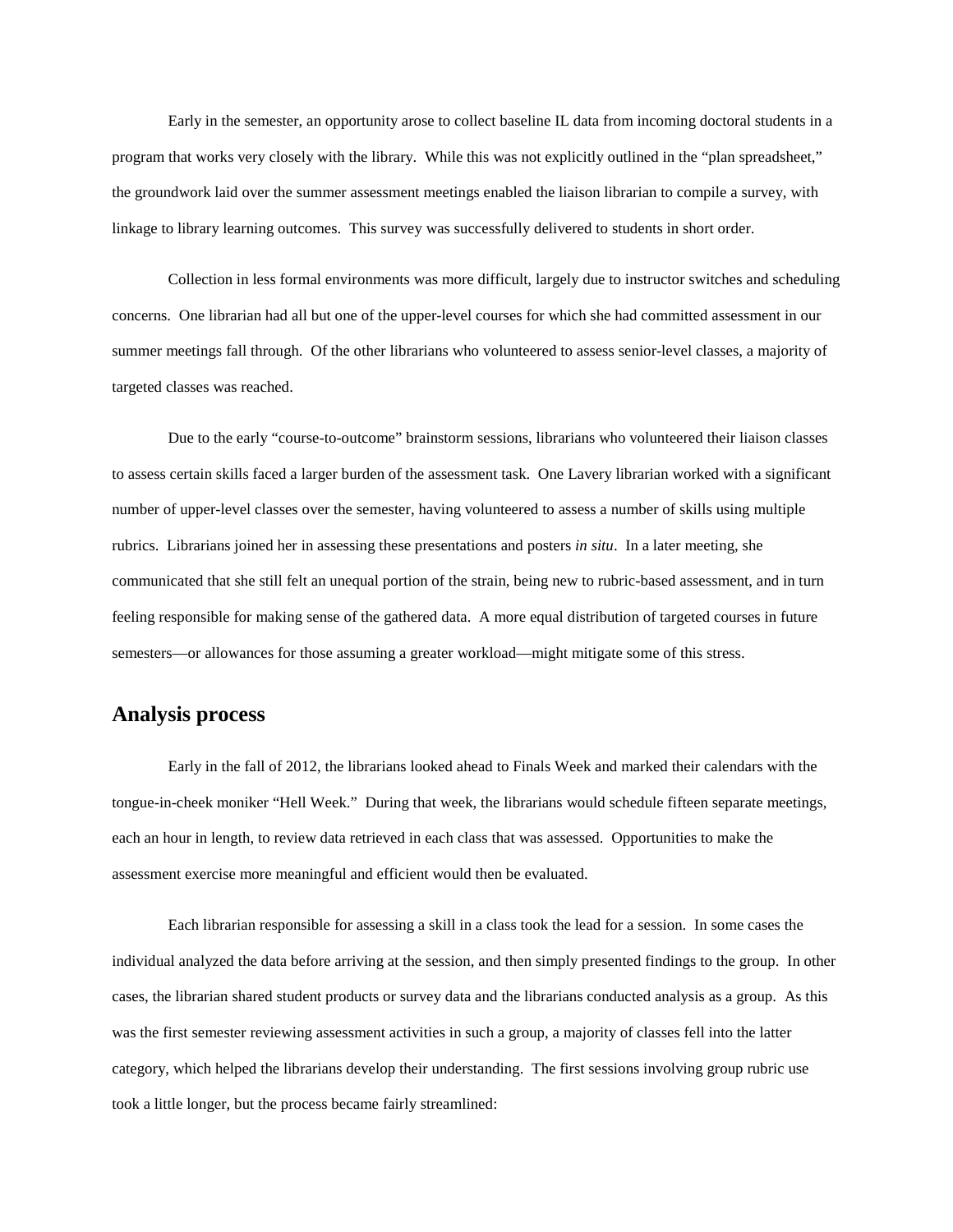- 1 The leader would brief the group on the learning environment and share class outputs;
- 2 The group would discuss and achieve consensus for rubric criteria application;
- 3 Individuals would judge each output by the agreed-upon criteria;
- 4 The group would tabulate totals and averages for given assessed criteria;
- 5 The group would debrief to interpret results and think of next steps.

After the close of each meeting, the leader of the session prepared a paragraph-long narrative of what they gathered from assessing the class. These narratives archive the qualitative context that might be lost if the experience were relegated exclusively to the quantitative, and they were saved in our network shared space.

## **Next steps**

After completing a semester of implementation, we can use the experience to strengthen and further refine this assessment strategy. In particular, survey questions will continue to be revised to improve reliability and validity, and outcome statements will shift from ACRL goals toward Fisher-specific outcomes. The library was fortunate to have one librarian attend the ACRL Assessment Immersion program. The skills and knowledge gained in the Immersion program will be utilized by making the attendee one of the library's assessment leaders.

Extending findings into future instruction and communicating these actions with the campus is the next step. Incorporating lessons learned will be essential to improving assessment strategies throughout our long range plan. We plan to revisit the way in which upper-level courses are targeted, pushing for a more broad-based approach independent of liaison-led library instruction. This will depend on strategic partnerships. The library collaborated with the college's Office of Information Technology early in the semester to conduct a campus-wide survey of library and technology services. A similar partnership with faculty leadership will be sought in pursuit of a third or fourth-year IL framework along the lines of the already established first-year program. We also intend to use the college's newly-hired Assessment Coordinator for Arts and Sciences as a pivotal resource.

At the time of this writing, several upcoming decisions will impact the next steps of our continued assessment strategy. As we develop a campus assessment plan, the library will work closely with the Assessment Coordinator to supply the campus with the library's results. As the college considers an assessment software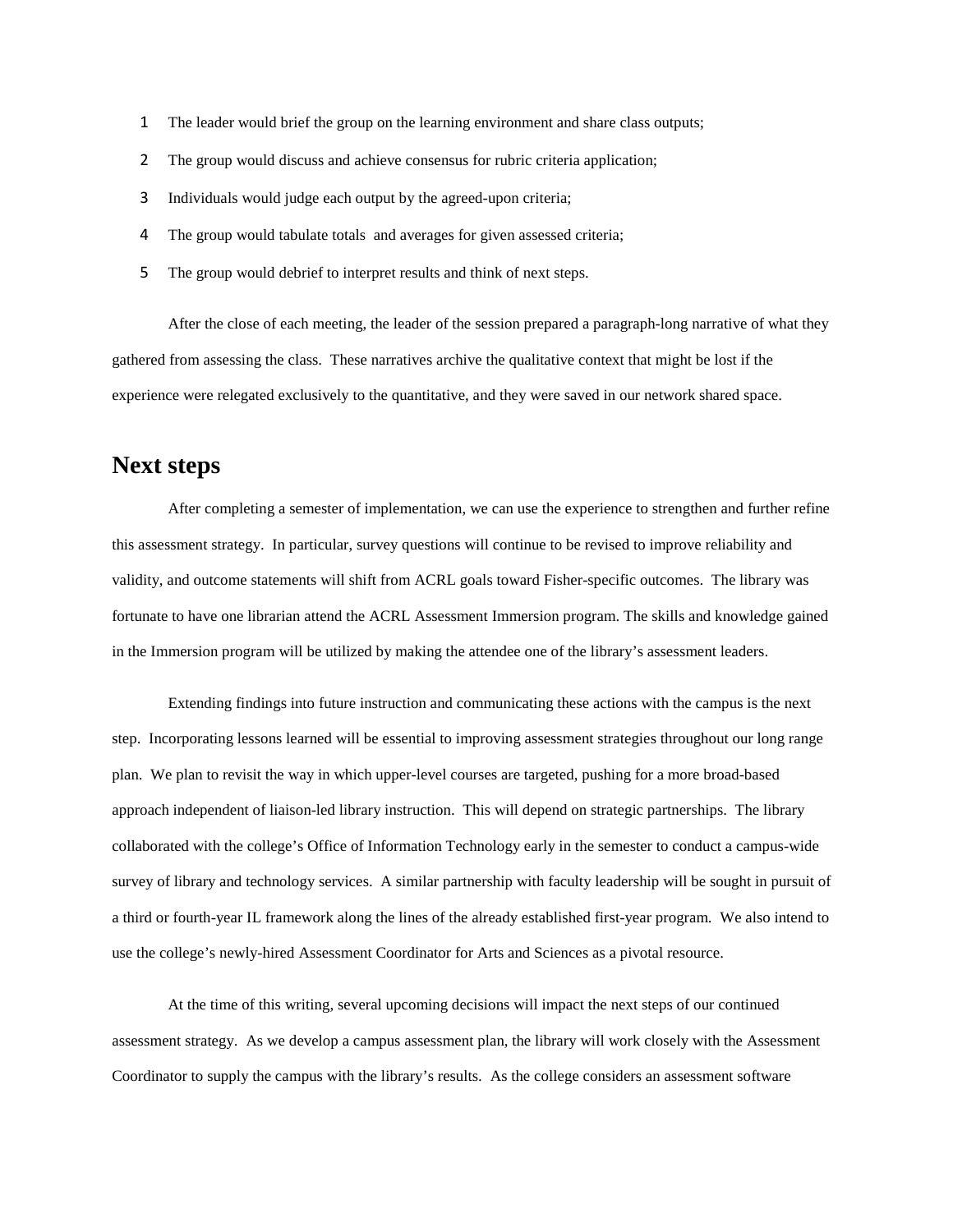package, the library could be an interdisciplinary assessment partner. The most important next step as the library moves forward will be to share results and to keep momentum in collaboration with faculty. Sharing results is essential to closing the assessment loop, especially for libraries. If we do not share what we're doing, how can we expect stakeholders to acknowledge, appreciate, collaborate with, and fund the library? *Demonstrating* our value is not truly done until the library *presents* information to show that value in action.

## **Conclusion**

In 2012, the library began exploring the idea of assessment and methods of demonstrating the library's value to the college. Over the course of that year the librarians benefited from gaining a shared perception of the library's value on campus as well as a shared vision for how to demonstrate and communicate that value outside the library. The librarians developed an assessment strategy that would align their initiatives with the college's goal of implementing evidence-based learning.

The librarians leveraged their unique synergy to develop an original assessment structure. Keeping library and institutional goals at the forefront of their assessment planning process, the librarians were able to create a flexible framework to assess information literacy skills across the curriculum. Through open and honest communication, the librarians recognized differences of opinion and used those differences to unify and strengthen the plan, rather than to break it apart. They were able to collaborate with people and departments campus-wide to integrate the library's planning into the college's long term goals. The ability to *communicate* and *collaborate*  successfully, combined with *persistence* through the planning process, is truly what provided such a learning experience for Lavery Library. While the process wasn't perfect, with time, attention, perseverance, and teamwork, the library will successfully demonstrate its value to the college community.

## **References**

ACRL (Association of College & Research Libraries). 1998. *Task Force on Academic Library Outcomes Assessment Report*. Chicago: ACRL. http://www.ala.org/acrl/publications/whitepapers/taskforceacademic. ———. 2000. *Information Literacy Competency Standards for Higher Education*. Chicago: ACRL. http://www.ala.org/acrl/standards/informationliteracycompetency.